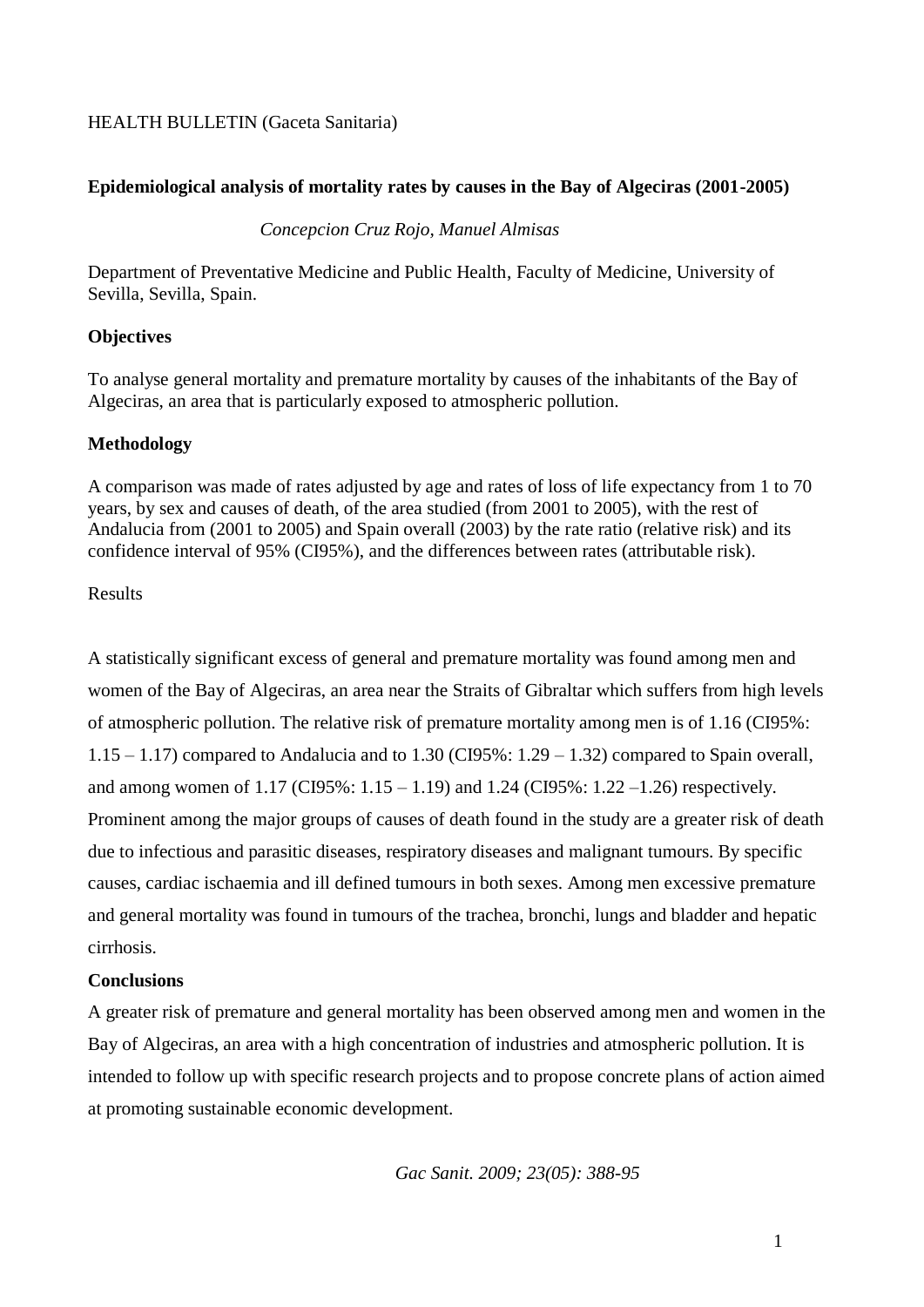**Key words**: Mortality. Premature mortality. Causes of death. Atmospheric pollution.

## **Introduction**

Mortality studies by geographic and social areas to detect zones of greater or lesser risk are common in Spain and other neighbouring countries. Their objectives are to highlight these risks and find possible explanations for their determining factors, including socio-economic ones. In Spain , many of these studies into general mortality rates, or causes such as cancer, have pointed to the provinces of Cadiz, Sevilla and Huelva as areas of greater risk, and studies into smaller areas within these provinces have highlighted the city of Cadiz and its Bay, the city of Sevilla and its environs, the Huelva delta, and the area comprising Algeciras and La Linea de la Concepcion<sup>1,2,3,4,5</sup>.

The Bay of Algeciras includes a number of municipalities with a high concentration of industries, especially petrochemical and electrical, which pose a big risk of atmospheric pollution. To this must be added dense road and maritime traffic, around the port of Algeciras and its numerous businesses, which contribute to the serious environmental problem it suffers. The greater knowledge which exists, both within the scientific community and the general public, about the effects on health of the aforesaid pollution, has contributed to bring about a feeling of insecurity among the communities which are most affected and most aware of the situation, and of the necessity to come to a better understanding of their situation by more specific research, such as that carried by the Centro Superior de Investigaciones cientificas (General Council for Scientific Research) and others, not published, carried out by the Departments for Health and the Environment of the Junta de Andalucia and the Andalusian School of Public Health <sup>6,7,8,9</sup>.

The aim of this study is to analyse the general and premature mortality rate by major, and some specific, groups of causes, in the Bay of Algeciras, and to compare it to Andalucia and the rest of Spain. We wanted to ascertain that in this geographic location we would find a higher mortality rate, above all by causes of death related to areas exposed to higher levels of atmospheric pollution.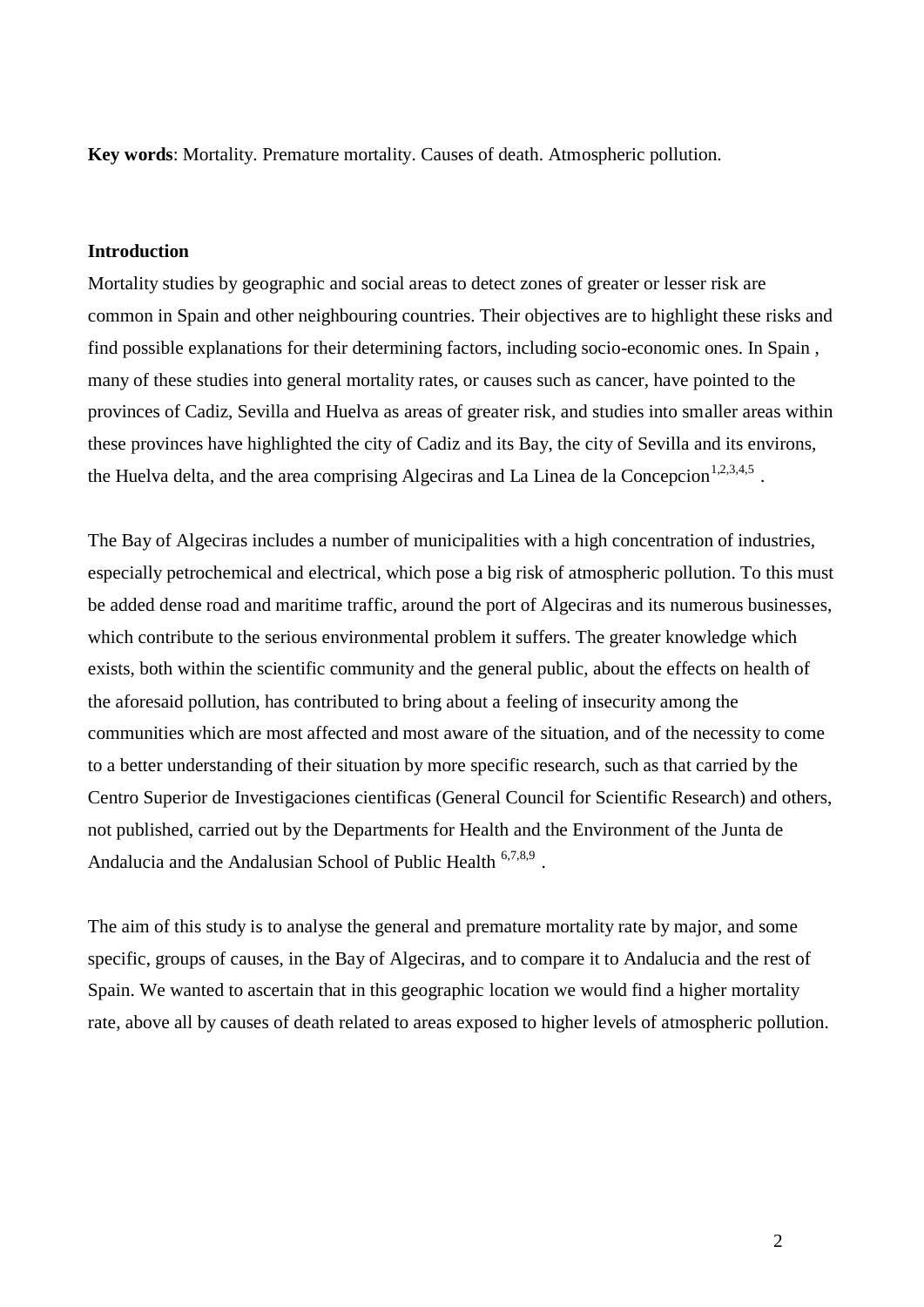#### **Subject matter and methodology**

#### **Area of study**

The study was carried out in the locality of the Campo de Gibraltar, which comprises the municipalities of Algeciras, Los Barrios, San Roque and La Linea, which surround the Bay of Algeciras. The data on the general population and on different economic sectors was obtained from the population and housing census of the year  $2001<sup>10</sup>$ , and data on the main industries and activity sectors from the directory of industrial sites produced by the Chamber of Commerce of the Campo de Gibraltar  $11$ . The data on atmospheric emission and immission was taken from the records of threshold levels being exceeded in the province of Cadiz in the report EPER-Andalucia of the year  $2005<sup>12</sup>$  and from the final report of the CSIC on the analysis of the environmental situation of the campo de Gibraltar area of December 2006<sup>9</sup>. The emission data was compared with data from the provinces of Cadiz, Sevilla and Huelva using the results contained in the Inventory of atmospheric emissions of Andalucia corresponding to the year  $2005<sup>13</sup>$ , and the immission data was compared to data from some population centres in other areas of Spain referred to in the aforementioned CSIC report<sup>9</sup>.

#### **Mortality indicators**

The negative state of health of the population was analysed using a range of mortality indicators that were compared with the overall Andalusian and Spanish population, used as control groups.

The indicators used were rates adjusted by age per 100,000 inhabitants, by sex and cause of death. The direct method of standardisation was chosen using the standard European population. The causes chosen were the most frequent major groups of causes (or chapters), and in some, especially in the case of malignant tumours, more specific diseases (label G97) of the CIE-10<sup> $14$ </sup> were chosen. To measure premature mortality, rates adjusted per 100,000 inhabitants of life expectancy years lost (LEYL) from 1 to 70 years of age were calculated<sup>15</sup>.

Data on deaths of residents in the municipalities of the Bay of Algeciras and Andalucia during the years 2001 to 2005 was obtained from the Information and Publication Service of the Institute of Statistics of Andalucia. The population chosen was taken from the population and housing census of 2001, which despite not being in the middle of the period studied, we considered to be more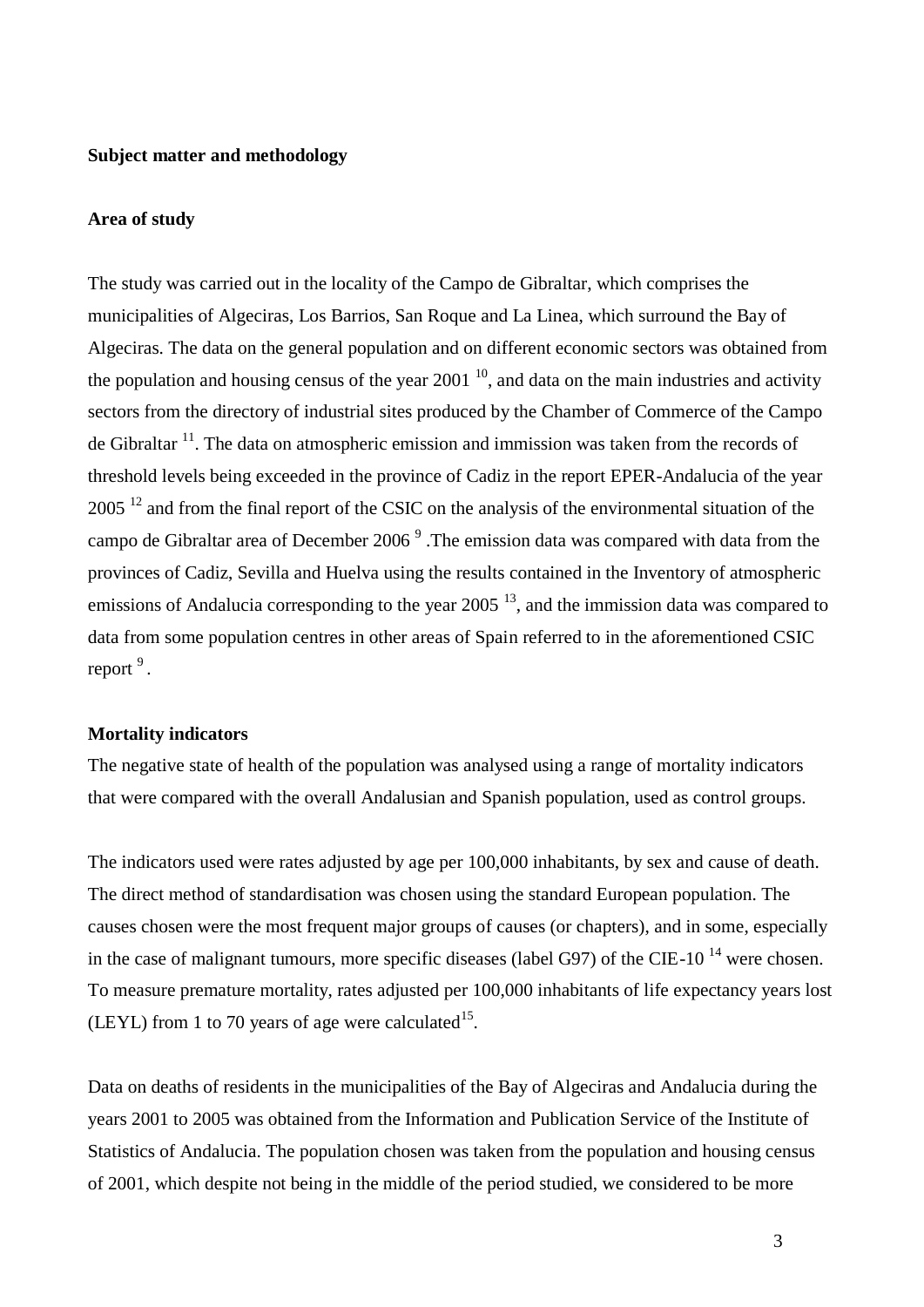accurate and faithful to the reality of the inhabitants of the area<sup>10</sup>. Using this data the annual average mortality rates were calculated, thereby achieving greater reliability. With respect to the indicators used for Spain overall, and given that these are published annually by the Epidemiological Analysis and Health Status Section of the National Epidemiology Centre, for the purposes of comparison we chose the year representing the halfway point of the former period (2003), considering that since the area was so extensive it would ensure sufficient stability.

#### **Statistical analysis**

The mortality indicators of the Bay of Algeciras were compared to those of Andalucia and Spain by means of the rate ratio or relative risk (RR), calculating a confidence interval of approximately 95% (CI95%) with the Miettinen postulation<sup>16</sup>. The differences in the adjusted rates, or attributable risks (AR), were also evaluated by approximating the Poisson distribution to normal.

## **Results**

The population of Algeciras, San Roque, Los Barrios and La Linea, of 202,078 inhabitants resides in a maximum radius of 7 km from the industrial complexes located in the centre of the Bay of Algeciras area (figure 1). The active population is 65,628 inhabitants of whom 10,046, that is 15.3% of the population<sup>10</sup>, work in manufacturing and in the production of electricity, water and gas. The study area is characterised by a high industrial concentration, especially the complexes in Palmones, Guadarranque and Puente Mayorga home to the major companies: conventional and combined cycle generating stations, petrochemical, steel and paper industries (annex 1). Table 1 sets out the levels of emission and immission of the major contaminants in the Bay of Algeciras, comparing them with other areas of Andalucia and Spain. It highlights that the emission of  $PM_{10}$ ,  $SO_2$  y  $NO_x$  of industrial origin are much higher than the emissions in the provinces of Huelva and Sevilla. Immission values of the four municipalities of the area of the Bay of Algeciras have higher concentrations of SO<sub>4</sub><sup>2</sup> and of NO<sub>3</sub><sup>-</sup> ( $\mu$ g/m<sup>3</sup>) than the urban area of Alcobendas, but not as much when compared to industrial urban areas like Huelva and Tarragona. Also of note (especially in the industrial estate of Puente Mayorga) are higher values in the case of most metals, with the exception of titanium (TI).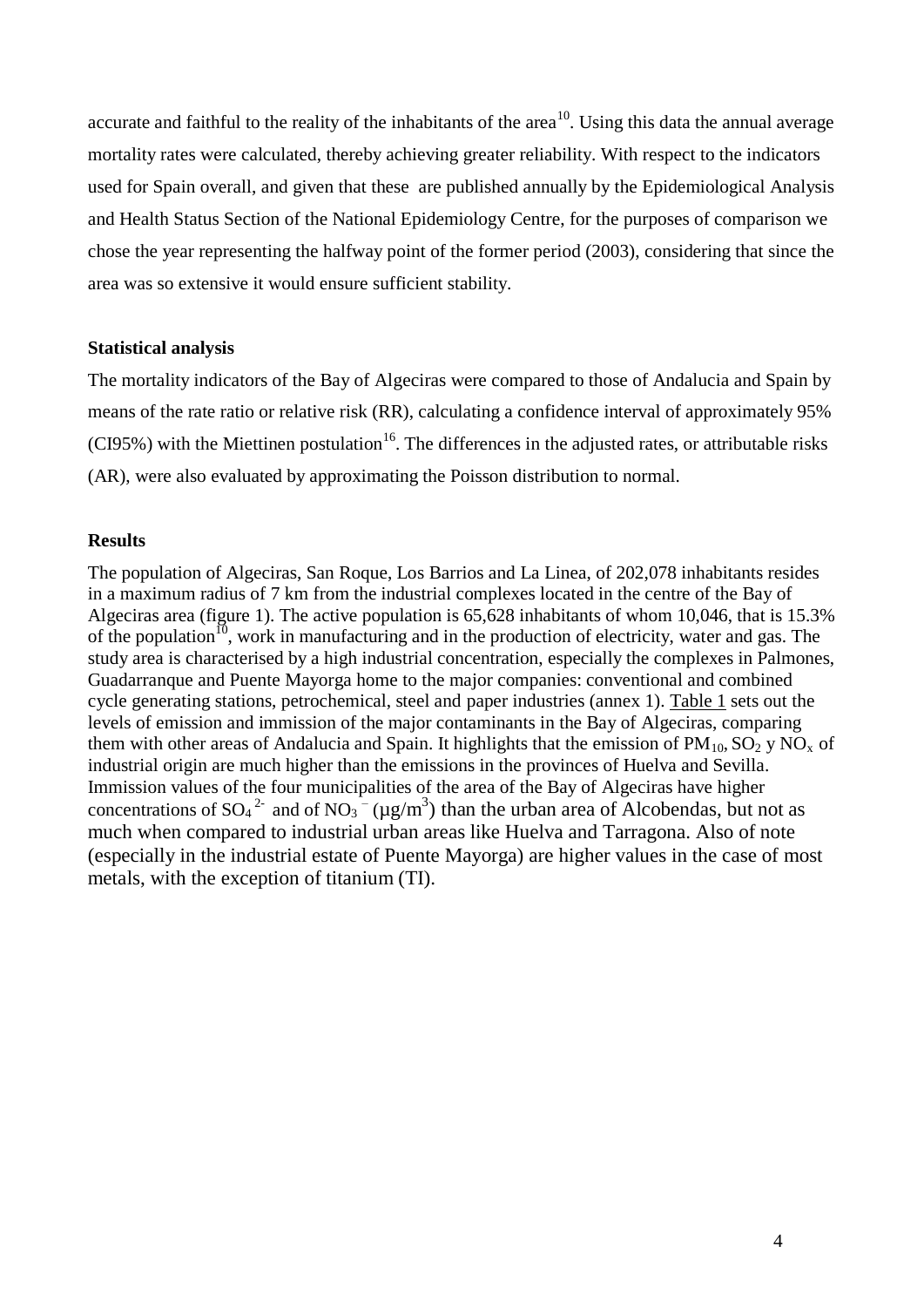

Figure 1. Map of the Bay of Algeciras and location of its main industries. Amended from the CSIC report: Analysis of the environmental situation of the vicinity of the Campo de Gibraltar<sup>9</sup>. CTLB: Power plant Los Barrios. CELUPAL: currently Torrespapel. Table 1. Comparison of the emissions and immissions of the major contaminants in the Bay of Algeciras with other areas.

|                                       | Immissions <sup>d</sup> |                          |                                         |                       |                      |                  |                  |
|---------------------------------------|-------------------------|--------------------------|-----------------------------------------|-----------------------|----------------------|------------------|------------------|
|                                       | Algeciras<br>(2003/04)  | Los Barrios<br>(2005/06) | Puente Mayorga<br>(San Roque)<br>(2005) | La Línea<br>(2005/06) | Alcobendas<br>(2001) | Huelva<br>(2003) | Tarragona (2001) |
| $2 -$<br>$(\mu g/m^3)$                | 5,0                     | 5,9                      | 7,6                                     | 6,9                   | 2,9                  | 4,3              | 4,9              |
| $NO3-$<br>$(\mu g/m^3)$               | 3,5                     | 3,2                      | 3,6                                     | 4,4                   | 2                    | 2,8              | 3,9              |
| π<br>$(ng/m^3)$                       | 31                      | 29                       | 30                                      | 27                    | 30                   | 54               | 21               |
| $\overline{\mathsf{v}}$<br>$(ng/m^3)$ | 25                      | 20                       | 37                                      | 26                    | $\overline{4}$       | 5                | 6                |
| Cr<br>$(ng/m^3)$                      | 6                       | 15                       | 23                                      | 16                    | 2,6                  | 0,6              | 2,5              |
| Ni<br>(ng/m <sup>3</sup> )            | 11                      | 13                       | 29                                      | 16                    | $\overline{2}$       | 6                | 4                |
| Mn<br>$(ng/m^3)$                      | 8                       | 15                       | 22                                      | 16                    | $10\,$               | 9                | 9                |
| Co<br>$(ng/m^3)$                      | 0,3                     | $\mathbf{1}$             | 2,2                                     | 0,7                   | 0,2                  | 0,2              | 0,2              |

a. Source: Report on exceeding of threshold levels –EPER Andalucia 2005. Province of Cadiz. Data on firms that have exceeded pollution thresholds $^{12}$ .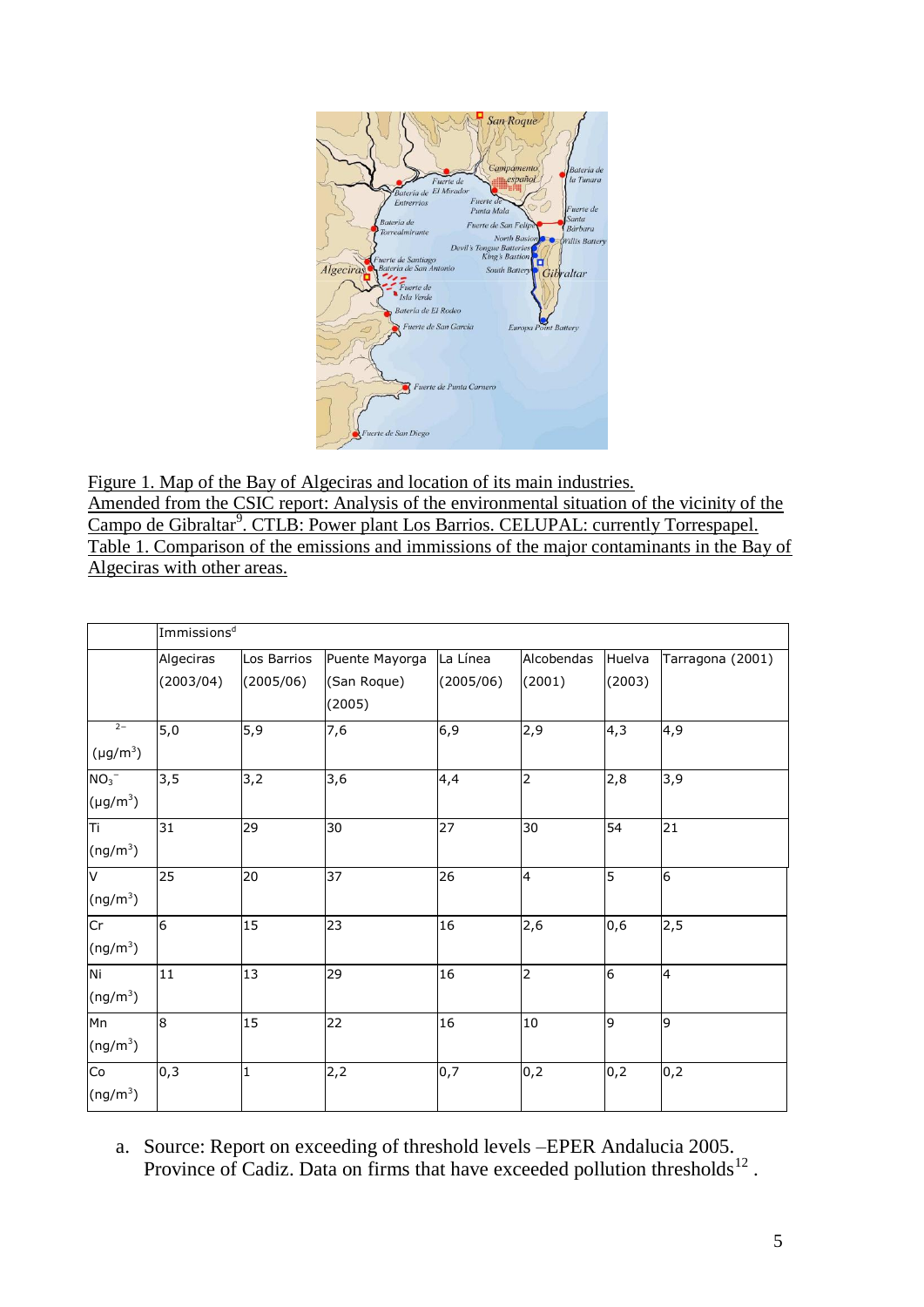- b. Source: Inventory of atmospheric emissions in the autonomous region of Andalucia, 2005. Breakdown of data by province on all sectors of industrial activity $^{13}$ .
- c. In brackets, percentages for the province of Cadiz.
- d. Data from the final report in 2006 of the Analysis of the environmental situation of the area of the Campo de Gibraltar, by  $CSIC<sup>9</sup>$ .

The men of the Bay of Algeciras are at increased risk of mortality in causes as a whole compared to men in Andalucia (RR=1.15, CI95%:1.11-1.19, AR=134.30), and even more in respect to the rest of Spain (RR=1.33, CI95%: 1.28-1.38, AR 258.86). The same can be observed in the majority of the main chapters, showing higher relative risk in the group encompassing infectious and parasitic diseases (RR=2.05, CI95%: 1.67-2.51 in Andalucia; RR= 2.43, CI95%: 1.95-3.02 in Spain), and because of its higher attributable risk in the case of malignant tumours, and diseases of the respiratory and circulatory systems (table 2).

Table 2. General mortality rate by causes in men. Adjusted rates, relative risk and adjusted rate differences in the Bay of Algeciras (2001-2005), Andalucia (2001-2005) and Spain (2003).

| Causes of death (CIE-                | Bay of                 | AndalucíaRR | (CI95%)               | Rate            | Spain <sup>a</sup>     | <b>RR</b> | (CI95%)      | Rate               |
|--------------------------------------|------------------------|-------------|-----------------------|-----------------|------------------------|-----------|--------------|--------------------|
| 10)                                  | Algeciras <sup>a</sup> |             |                       | differences     |                        |           |              | differences        |
| All chapters                         | 1.043,32               | 909,02      | $1,15(1,11-$          | 134,30°         | 784,46 1,33 (1,28-     |           |              | 258,86°            |
|                                      |                        |             | 1,19)                 |                 |                        |           | 1,38)        |                    |
| I. Infectious and parasitic          | 40,04                  | 19,52       | $2,05(1,67-$          | $20,52^c$       | 16,47                  |           | $2,43(1,95-$ | 23,57 <sup>c</sup> |
| diseases                             |                        |             | 2,51)                 |                 |                        |           | 3,02)        |                    |
|                                      |                        |             |                       |                 |                        |           |              |                    |
| II. Tumours                          | 307,40                 | 267,64      | $1,15(1,08-$<br>1,22) | $39,76^c$       | 250, 21 1, 23 (1, 16 - |           | 1,30)        | $57,19^c$          |
| Cancer of the larynx $(C32)^b$ 11,10 |                        | 8,87        | $1,25(0,96-$          | 2,23            | 6,94                   |           | $1,60(1,19-$ | $4,16^c$           |
|                                      |                        |             | 1,62)                 |                 |                        |           | 2,13)        |                    |
| Cancer of the trachea,               | 97,03                  | 76,42       | $1,27(1,16-$          | $20,61^{\circ}$ | 67,80                  |           | $1,43(1,30-$ | $29,23^c$          |
| bronchi and lungs (C33-              |                        |             | 1,39)                 |                 |                        |           | 1, 57)       |                    |
| C34)                                 |                        |             |                       |                 |                        |           |              |                    |
| Stomach cancer (C16)                 | 15,78                  | 13,63       | $1,16(0,94-$          | 2,15            | 14,10                  |           | $1,12(0,91-$ | 1,68               |
|                                      |                        |             | 1,43)                 |                 |                        |           | 1,38)        |                    |
| Cancer of the pancreas               | 11,09                  | 8,38        | $1,32(1,00-$          | $2,71^d$        | 9,82                   |           | $1,13(0,88-$ | 1,27               |
| (C25)                                |                        |             | 1,74)                 |                 |                        |           | 1,46)        |                    |
| Colon cancer (C18)                   | 22,78                  | 21,74       | $1,05(0,88-$          | 1,04            | 20,47                  |           | $1,11(0,93-$ | 2,31               |
|                                      |                        |             | 1,24)                 |                 |                        |           | 1,33)        |                    |
| Cancer of the bladder (C67) 21,30    |                        | 16,25       | $1,31(1,08-$          | $5,05^d$        | 13,67                  |           | $1,56(1,27-$ | $7,63^{\circ}$     |
|                                      |                        |             | 1,59)                 |                 |                        |           | 1,92)        |                    |
| Cancer of the brain(C71)             | 4,95                   | 5,40        | $0,92(0,65 -$         | $-0,45$         | 5,98                   |           | $0,83(0,59-$ | $-1,03$            |
|                                      |                        |             | 1,30)                 |                 |                        |           | 1,14)        |                    |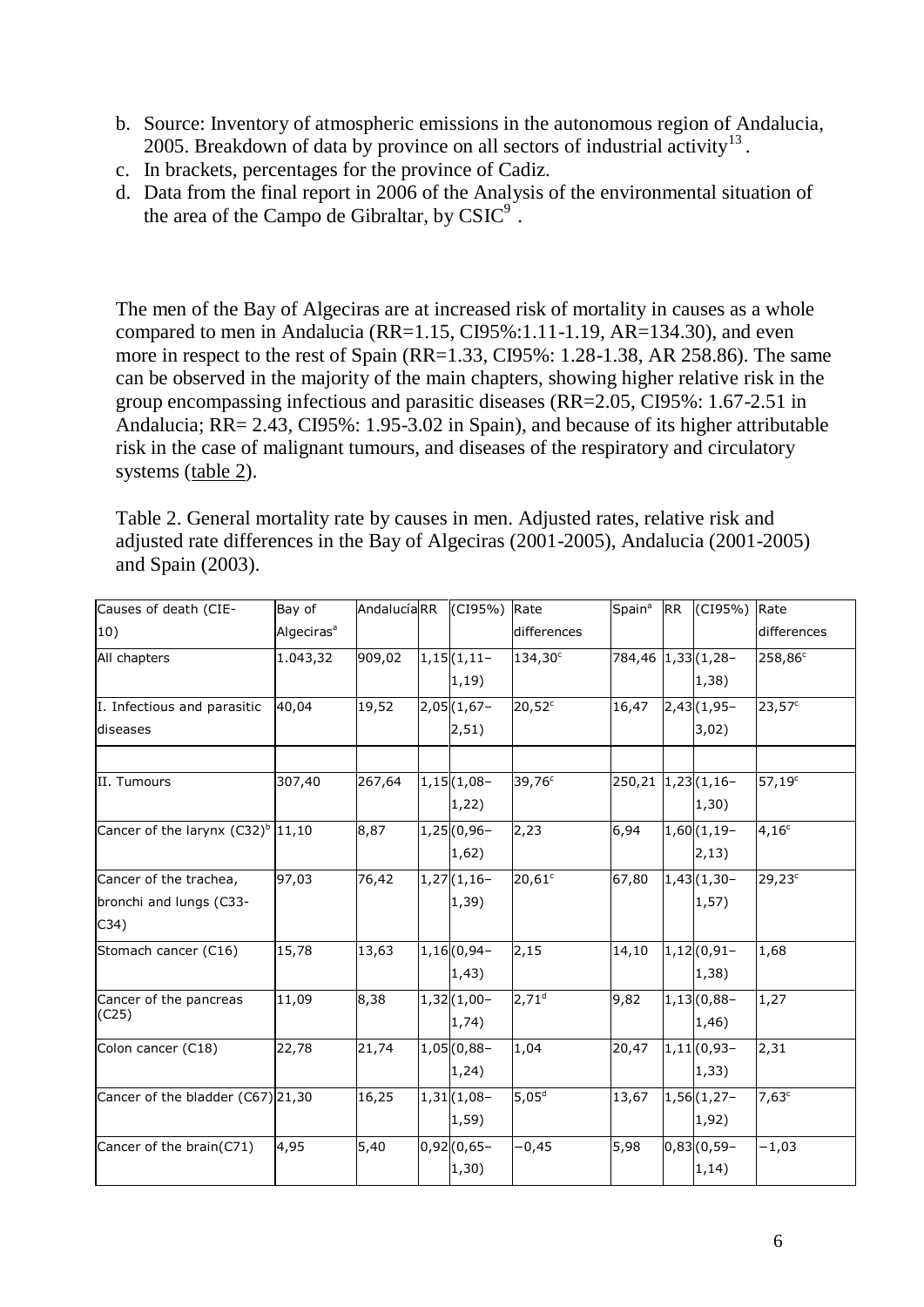| Prostate cancer (C61)              | 22,60  | 20,75  | $1,09(0,90 -$            | 1,85                | 20,65              | $1,09(0,91 -$ | 1,95                             |
|------------------------------------|--------|--------|--------------------------|---------------------|--------------------|---------------|----------------------------------|
|                                    |        |        | 1,31)                    |                     |                    | 1,32)         |                                  |
| Leukaemias(C91-C95)                | 8,79   | 7,39   | $1,19(0,89-$             | 1,40                | 6,71               | $1,31(0,97 -$ | 2,08                             |
|                                    |        |        | 1,59)                    |                     |                    | 1,77)         |                                  |
|                                    |        |        |                          |                     |                    |               |                                  |
| Ill defined (C76-C80,              | 25,10  | 16,41  | $1,53(1,26-$             | $8,69^\circ$        | 17,08              | $1,47(1,21-$  | 8,02 <sup>c</sup>                |
| C97)                               |        |        | 1,87)                    |                     |                    | 1,79)         |                                  |
|                                    |        |        |                          |                     |                    |               |                                  |
| IV. Glandular, endocrine           | 22,60  | 21,96  | $1,03(0,83-$             | 0,64                | 18,38              | $1,23(0,98-$  | 4,22                             |
| diseases etc.                      |        |        | 1,27)                    |                     |                    | 1,55)         |                                  |
| Diabetes (E10-E14)                 | 20,24  | 18,91  | $1,07(0,88-$             | 1,33                | 15,12              | $1,34(1,08-$  | $\overline{5}$ , 12 <sup>c</sup> |
|                                    |        |        | 1,30)                    |                     |                    | 1,65)         |                                  |
|                                    |        |        |                          |                     |                    |               |                                  |
| V. Mental disorders                | 14,56  | 13,87  | $1,05(0,80-$             | 0,69                | 16,59              | $0,88(0,68-$  | $-2,03$                          |
|                                    |        |        | 1,39)                    |                     |                    | 1, 13)        |                                  |
|                                    |        |        |                          |                     |                    |               |                                  |
| VI-VII-VIII. Ear, eye,             | 25,39  | 21,81  | $1,16(0,95-$             | 3,58                | 22,02              | $1,15(0,94-$  | 3,37                             |
| nervous systems                    |        |        | 1,43)                    |                     |                    | 1,42)         |                                  |
|                                    |        |        |                          |                     |                    |               |                                  |
|                                    |        |        |                          |                     |                    |               |                                  |
| IX. Diseases of the                | 315,58 | 289,29 | $\overline{1,09(1,03-)}$ | $26,29^d$           | 223,65 1,41 (1,32- |               | 91,93 <sup>c</sup>               |
| circulatory system                 |        |        | 1, 13)                   |                     |                    | 1, 51)        |                                  |
| Cardiac ischaemia (I20-I25) 109,00 |        | 75,54  | $1,44(1,32-$             | $33,46^c$           | 87,89              | $1,24(1,14-$  | $21,11^c$                        |
|                                    |        |        | 1,58)                    |                     |                    | 1,35)         |                                  |
| Cerebrovascular (I60-              | 76,41  | 83,66  | $0,91(0,83 -$            | $-7,25$             | 57,21              | $1,34(1,20-$  | $19,20^c$                        |
| I69)                               |        |        | 1,00)                    |                     |                    | 1,49)         |                                  |
|                                    |        |        |                          |                     |                    |               |                                  |
| X. Respiratory                     | 145,18 | 110,89 | $1,31(1,19-$             | $34,29^c$           | 95,18              | $1,53(1,38-$  | 50,00°                           |
| diseases                           |        |        | 1,44)                    |                     |                    | 1,69)         |                                  |
|                                    |        |        |                          |                     |                    |               |                                  |
| XI. Digestive system               | 54,49  | 55,13  | $0,99(0,87 -$            | $-0,64$             | 43,00              | $1,27(1,09-$  | $11,49^c$                        |
| diseases                           |        |        | 1, 13)                   |                     |                    | 1,47)         |                                  |
| Cirrhosis (K70, K73,               | 22,70  | 15,49  | $1,46(1,20-$             | $7,21$ <sup>c</sup> | 17,79              | $1,28(1,06-$  | $4,91^d$                         |
| K74, K76)                          |        |        | 1,79)                    |                     |                    | 1,54)         |                                  |
|                                    |        |        |                          |                     |                    |               |                                  |
| XIV. Genitourinary diseases 24,39  |        | 18,73  | $1,30(1,03-$             | $5,66^d$            | 16,12              | $1,51(1,18-$  | $8,27^c$                         |
|                                    |        |        | 1,64)                    |                     |                    | 1,94)         |                                  |
|                                    |        |        |                          |                     |                    |               |                                  |
| XVIII. Ill defined                 | 25,42  | 18,76  | $1,35(1,07-$             | $6,66^d$            | 18,91              | $1,34(1,06-$  | $6,51^d$                         |
|                                    |        |        | 1,71)                    |                     |                    | 1,70)         |                                  |
|                                    |        |        |                          |                     |                    |               |                                  |
| XX. External causes                | 51,27  | 54,14  | $0,95(0,84-$             | $-2,87$             | 49,75              | $1,03(0,91 -$ | 1,52                             |
|                                    |        |        | 1,07)                    |                     |                    | 1,17)         |                                  |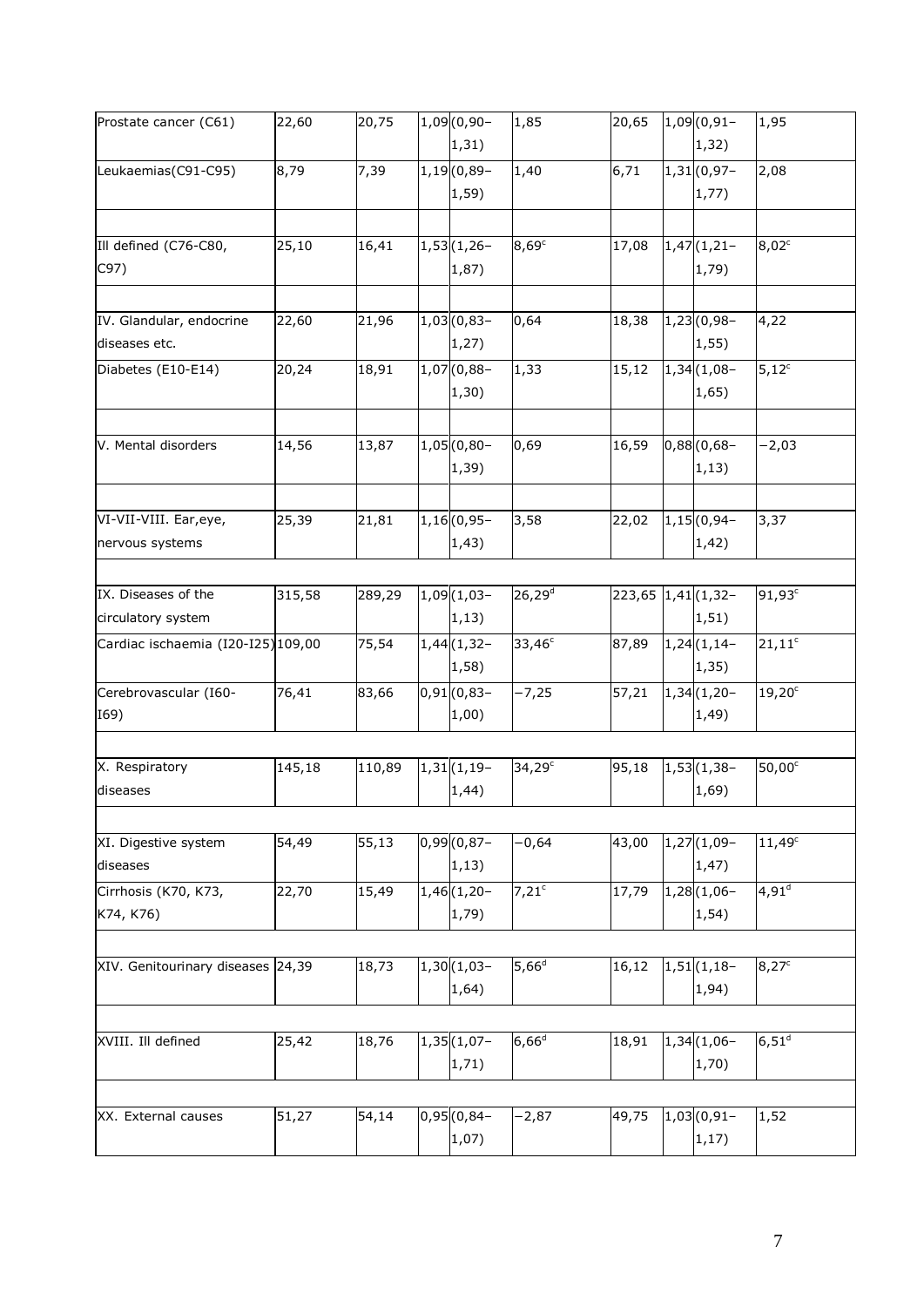CI: confidence interval; AR: attributable risk; RR relative risk or rate ratio of mortality adjusted by age.

- a. Rates adjusted by age according to standard European population per 100,000 inhabitants.
- b. In brackets, codes for specific causes corresponding to the G97 of the CIE-10 $^{\circ}$ .
- c.  $p<0.01$
- d. p<0.05.

By the specific causes studied, we highlight the higher mortality rate among men in the Bay of Algeciras represented by tumours of the trachea, bronchi and lungs (RR=1.27, CI95%: 1.16-1.39; and RR=1.43, CI95%:1.30-1.57; RA=20.61 and RA=29.23, in Andalucia and Spain, respectively), cardiac ischaemia (RR=1.44, CI95%:1.32-1.58,and RR=1.24, CI95%:1.14-1.35; AR=33.46 and AR=21.11, respectively), as well as bladder tumours and ill defined tumours and hepatic cirrhosis. Higher mortality rates due to cancer of the pancreas in the area can only be observed in relation to Andalucia, and in the case of cancer of the larynx, diabetes mellitus and vascular cerebral diseases only in relation to the rest of Spain (table 2). The women in the area of the Bay of Algeciras, although with lower adjusted rates, also have a statistically significant higher mortality rate in causes as a whole compared with Andalucia (RR=1.13, CI95%: 1.09-1.17, AR=68.01), and greater still compared to the rest of Spain (RR=1.34, CI95%:1.29-1.39, AR=151.23) (table 3 ). Among the major groups causing a higher mortality rate among women are respiratory diseases (RR=1.62, CI95%: 1.44-1.81; RR=1.75, CI95%:1.55-1.96), followed by infectious and parasitic diseases, malignant tumours, genitourinary diseases and ill-defined causes (table 3 ). By specific causes, colon and ill-defined tumours and cardiac ischaemia predominate, the latter standing out because of the rate difference and with a relative risk of 1.38 (CI95%: 1.23-1.54) with regard to Andalucia and 1.23 (CI95%: 1.11-1.37) with regard to Spain. In the case of tumours of the trachea, bronchi and lungs, the mortality rate is significantly lower in the area with regard to the rest of Spain, and no significant differences have been found with respect to Andalucia (table3 ).

Table 3. General mortality by causes in women. Adjusted rates, relative risk and adjusted rate difference in the Bay of Algeciras (2001-2005), Andalucia (2001-2005) and Spain (2003).

| Causes of death (CIE-       | Bay of                 | AndalucíaRR | $(CI95%)$ Rate |                   | Spain <sup>a</sup>  | <b>IRR</b> | $(CI95%)$ Rate    |                    |
|-----------------------------|------------------------|-------------|----------------|-------------------|---------------------|------------|-------------------|--------------------|
| 10)                         | Algeciras <sup>a</sup> |             |                | differences       |                     |            |                   | <b>differences</b> |
| All chapters                | 593,96                 | 525,99      | $1,13(1,09-$   | $68,01^{\circ}$   | 442,77 1,34 (1,29 - |            |                   | $151,23^{\circ}$   |
|                             |                        |             | $ 1,17\rangle$ |                   |                     |            | $ 1,39\rangle$    |                    |
| I. Infectious and parasitic | 13.99                  | 8,99        | $1,56(1,19-$   | 5.00 <sup>c</sup> | 8,91                |            | $ 1,57 $ $(1,20-$ | $5,08^{\circ}$     |
| <b>Diseases</b>             |                        |             | 2,04)          |                   |                     |            | $ 2,06\rangle$    |                    |
|                             |                        |             |                |                   |                     |            |                   |                    |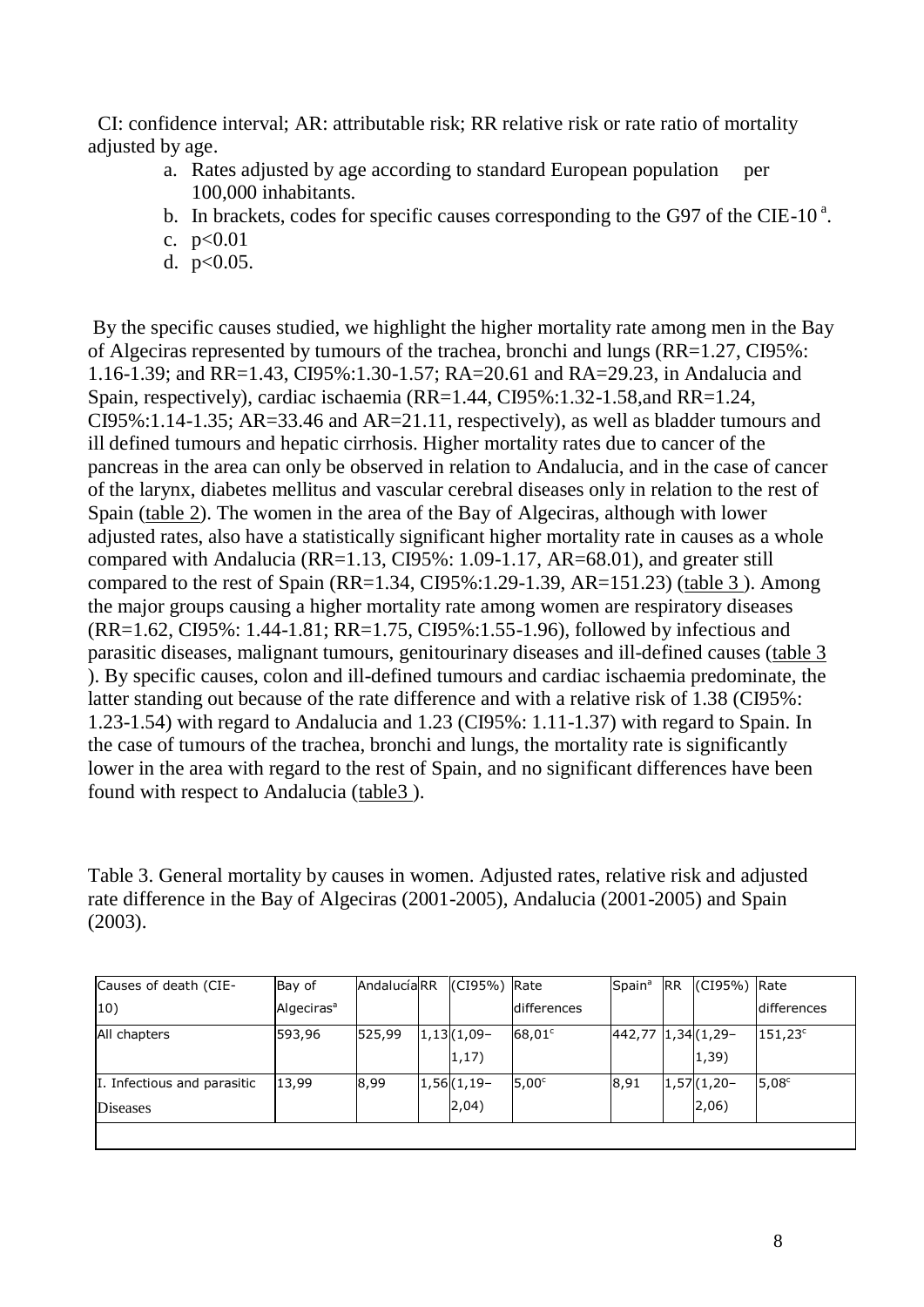| II. Tumours                               | 132,19 | 116,85 | $1,13(1,05-$          | $15,34^c$          | 111,73 1,18 (1,09- |                       | $20,46^{\circ}$ |
|-------------------------------------------|--------|--------|-----------------------|--------------------|--------------------|-----------------------|-----------------|
|                                           |        |        | 1,22)                 |                    |                    | 1,28)                 |                 |
| Cancer of the larynx $(C32)^{6}$ 0,37     |        | 0,25   | $1,49(0,34-$          | 0,12               | 0, 30              | $1,23(0,31-$          | 0,07            |
|                                           |        |        | 6, 54)                |                    |                    | 4,83)                 |                 |
| Cancer of the trachea,                    | 5,74   | 6,44   | $0,89(0,67-$          | $-0,70$            | 7,58               | $0,76(0,59-$          | $-1,84^d$       |
| bronchi and lungs (C33-                   |        |        | 1,18)                 |                    |                    | 0,98)                 |                 |
| C34)                                      |        |        |                       |                    |                    |                       |                 |
| Stomach cancer (C16)                      | 6,62   | 5,61   | $1,18(0,89-$          | 1,01               | 6,47               | $1,02(0,79-$          | 0, 15           |
|                                           |        |        | 1,57)                 |                    |                    | 1,33)                 |                 |
| Cancer of the pancreas                    | 6,50   | 4,98   | $1,31(0,95-$          | 1,52               | 5,78               | $1,12(0,84-$          | 0,72            |
| (C25)                                     |        |        | 1,80)                 |                    |                    | 1, 51)                |                 |
| Colon cancer (C18)                        | 16,17  | 12,39  | $1,31(1,08-$          | $3,78^{d}$         | 11,46              | $1,41$ (1,16-         | $4,71^{\circ}$  |
|                                           |        |        | 1,59)                 |                    |                    | 1,72)                 |                 |
| Cancer of the bladder (C67) 2,30          |        | 1,90   | $1,22(0,77-$          | 0,40               | 1,76               | $1,31(0,82-$          | 0,54            |
|                                           |        |        | 1,95)                 |                    |                    | 2,13)                 |                 |
| Cancer of the brain (C71)                 | 3,87   | 3,77   | $1,03(0,70-$          | 0, 10              | 3,67               | $1,05(0,72-$          | 0,20            |
|                                           |        |        | 1,55)                 |                    |                    | 1,57)                 |                 |
| Breast cancer (C50)                       | 21,67  | 21,39  | $1,01(0,87 -$         | 0,28               | 19,92              | $1,09(0,93 -$         | 1,75            |
|                                           |        |        | 1,18)                 |                    |                    | 1,28)                 |                 |
| Leukaemias (C91-C95)                      | 4,99   | 4,29   | $1,16(0,83-$          | 0,70               | 4,07               | $1,23(0,87-$          | 0,92            |
|                                           |        |        | 1,62)                 |                    |                    | 1,72)                 |                 |
| Ill defined (C76-C80,                     | 12,20  | 8,44   | $1,44(1,14-$          | $3,76^{\circ}$     | 8,62               | $1,42(1,12-$          | $3,58^{\circ}$  |
| C97)                                      |        |        | 1,82)                 |                    |                    | 1,77)                 |                 |
|                                           |        |        |                       |                    |                    |                       |                 |
| IV. Glandular, endocrine                  | 22,28  | 22,51  | $0,99(0,84 -$         | $-0,23$            | 16,66              | $1,34(1,11-$          | $5,62^{\circ}$  |
| diseases, etc.                            |        |        | 1, 17)                |                    |                    | 1,65)                 |                 |
| Diabetes (E10-E14)                        | 19,20  | 18,54  | $1,03(0,89-$          | 0,66               | 13,36              | $1,44(1,21-$          | $5,84^{\circ}$  |
|                                           |        |        | 1,20)                 |                    |                    | 1,71)                 |                 |
|                                           |        |        |                       |                    |                    |                       |                 |
| V. Mental illness                         | 19,22  | 13,51  | $1,42(1,16-$          | $5,71^{\circ}$     | 17,28              | $1,11(0,93-$          | 1,94            |
|                                           |        |        | 1,74)                 |                    |                    | 1,33)                 |                 |
|                                           |        |        |                       |                    |                    |                       |                 |
|                                           | 21,80  | 19,60  | $1,11(0,94-$          | 2,20               | 20,78              | $1,05(0,89-$          | 1,02            |
| VI-VII-VIII. Ear, eye,<br>nervous systems |        |        | 1,32)                 |                    |                    | 1,24)                 |                 |
|                                           |        |        |                       |                    |                    |                       |                 |
|                                           |        |        |                       |                    |                    |                       |                 |
| IX. Diseases of the                       | 214,64 | 212,48 | $1,01(0,96 -$         | 2,16               | 152,20 1,41 (1,33- |                       | $62,44^c$       |
| circulatory system                        |        |        | 1,06)                 |                    |                    | 1,50)                 |                 |
| Cardiac ischaemia (I20-I25) 47,50         |        | 34,51  | $1,38(1,23-$<br>1,54) | 12,99 <sup>c</sup> | 38,53              | $1,23(1,11-$<br>1,37) | $8,97^{\circ}$  |
| Cerebrovascular (160-                     | 57,30  | 70,87  | $0,81(0,75 -$         | $-13,57^c$         | 46,62              | $1,23(1,12-$          | $10,68^{\circ}$ |
| I69)                                      |        |        | 0,87)                 |                    |                    | 1,35)                 |                 |
|                                           |        |        |                       |                    |                    |                       |                 |
| X. Diseases of the                        | 68,04  | 42,04  | $1,62(1,44-$          | $26,00^{\circ}$    | 38,98              | $1,75(1,55-$          | $29,06^c$       |
| respiratory system                        |        |        | 1,81)                 |                    |                    | 1,96)                 |                 |
|                                           |        |        |                       |                    |                    |                       |                 |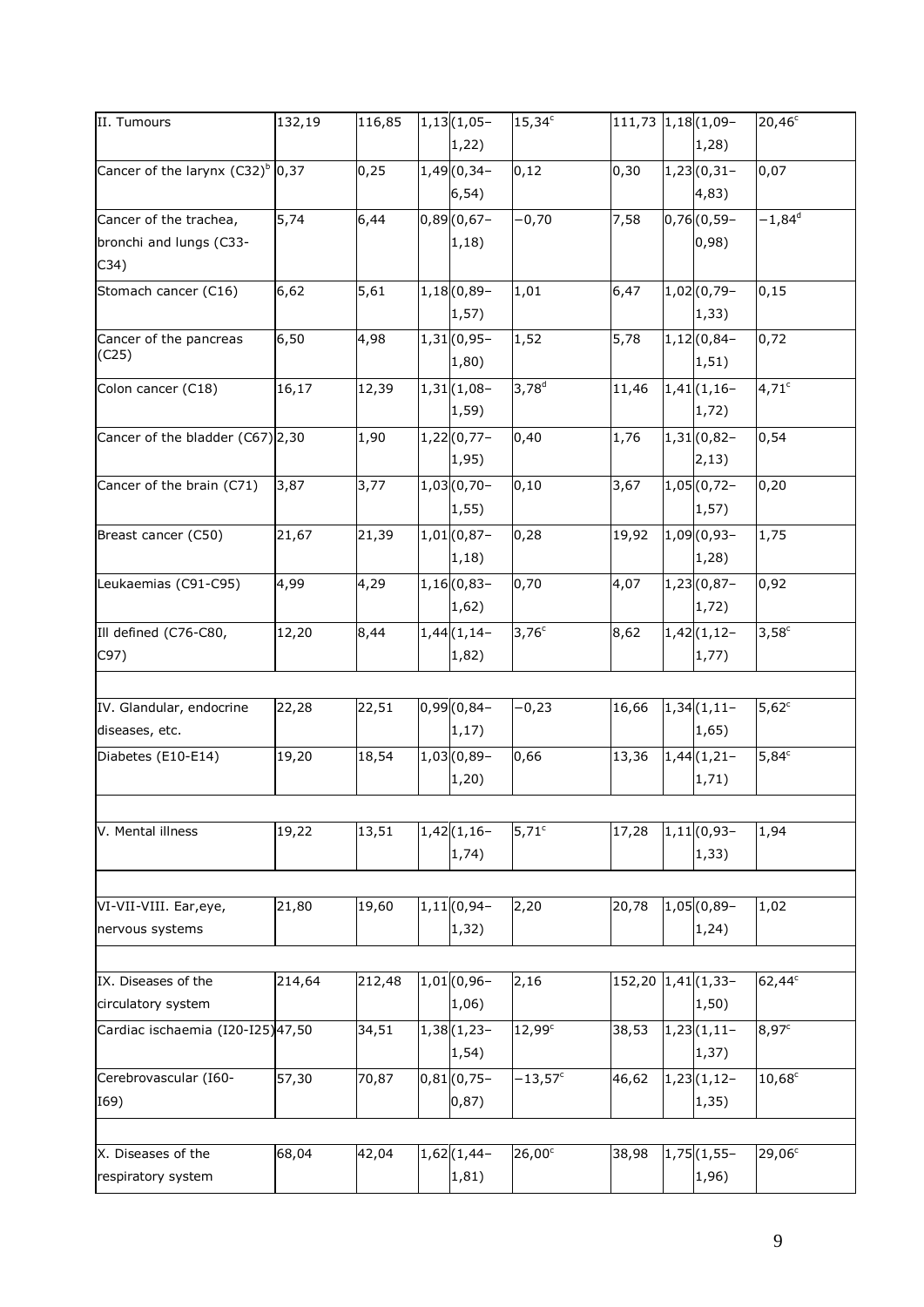| XI. Diseases of the  | 29,03 | 26,88 | $1,08(0,93 -$     | 2,15       | 21,49 | $1,35(1,14-$  | $7,54^c$       |
|----------------------|-------|-------|-------------------|------------|-------|---------------|----------------|
| digestive system     |       |       | 1,25)             |            |       | 1,59)         |                |
| Cirrhosis (K70, K73, | 5,20  | 4,48  | $ 1,17 $ $(0,84-$ | 0,72       | 5,50  | $0,95(0,71-$  | $-0,30$        |
| K74, K76)            |       |       | 1,61)             |            |       | 1,28)         |                |
|                      |       |       |                   |            |       |               |                |
| XIV. Genitourinary   | 19,44 | 13,40 | $1,45(1,18-$      | $6,04^c$   | 10,40 | $1,87(1,48-$  | $9,04^{\circ}$ |
| diseases             |       |       | $ 1,78\rangle$    |            |       | 2,35)         |                |
|                      |       |       |                   |            |       |               |                |
| XVIII. Ill defined   | 21,45 | 17,07 | $1,25(1,05-$      | $4,38^{d}$ | 13,90 | $1,54(1,26-$  | $7,55^{\circ}$ |
|                      |       |       | $ 1, 50\rangle$   |            |       | 1,88)         |                |
|                      |       |       |                   |            |       |               |                |
| XX. External causes  | 12,94 | 15,38 | $0,84(0,68-$      | $-2,44$    | 15,86 | $0,82(0,66 -$ | -2,92          |
|                      |       |       | 1,04)             |            |       | 1,01)         |                |

CI: confidence interval; AR: attributable risk: RR: relative risk or rate ratio of mortality adjusted by age.

- a. Rates adjusted by age according to the standard European population per 100,000.
- b. In brackets, codes for specific causes corresponding to G97 of the CIE-10<sup>a</sup>.
- c. p<0.01.
- d. p<0.05

When we analyse premature mortality we again find higher, statistically significant, adjusted rates of years of life expectancy lost, among men in the Bay of Algeciras in causes of death as a whole and in most of the major groups of causes, as well as mental disorders and diseases of the eye, ear and nervous systems. Particularly noteworthy are infectious and parasitic diseases, with relative risks of 2.55 (CI95%:2.45-2.66) and 3.69 (CI95%: 3.51- 3.87) and rate differences of 5564.72 and 676.54 in Andalucia and Spain, respectively, as well as diseases of the eye, ear and nervous systems, diseases of the circulatory system and malignant tumours (table 4 ). It was found that, unlike the case with general mortality, there were no significant differences in premature mortality rates due to respiratory diseases in relation to Spain as a whole. As for specific causes, hepatic cirrhosis and cardiac ischaemia are seen to represent the greatest risk of premature death in the area in respect to Andalucia and to Spain, and in the site of tumours, again tumours of the trachea, bronchi, lungs, bladder and ill-defined prevail once more, but now, in addition, a higher premature mortality rate was found due cancer of the pancreas, of the colon, leukaemias and cancer of the larynx (which before did not show a higher death rate with respect to Andalucia). (table  $\leq$ ).

Table 4. Premature mortality by causes in men. Rates adjusted by potential life expectancy years lost (PLEYL), relative risk and adjusted rate differences of PLEYL in the Bay of Algeciras (2001-2005), Andalucia (2001-2005) and Spain (2003).

| Causes of death (CIE- | Bay of                 | AndalucíalRR | I(CI95%) Rate |             | Spain | <b>IRR</b> | (CI95%) | Rate        |
|-----------------------|------------------------|--------------|---------------|-------------|-------|------------|---------|-------------|
| $ 10\rangle$          | Algeciras <sup>a</sup> |              |               | differences |       |            |         | differences |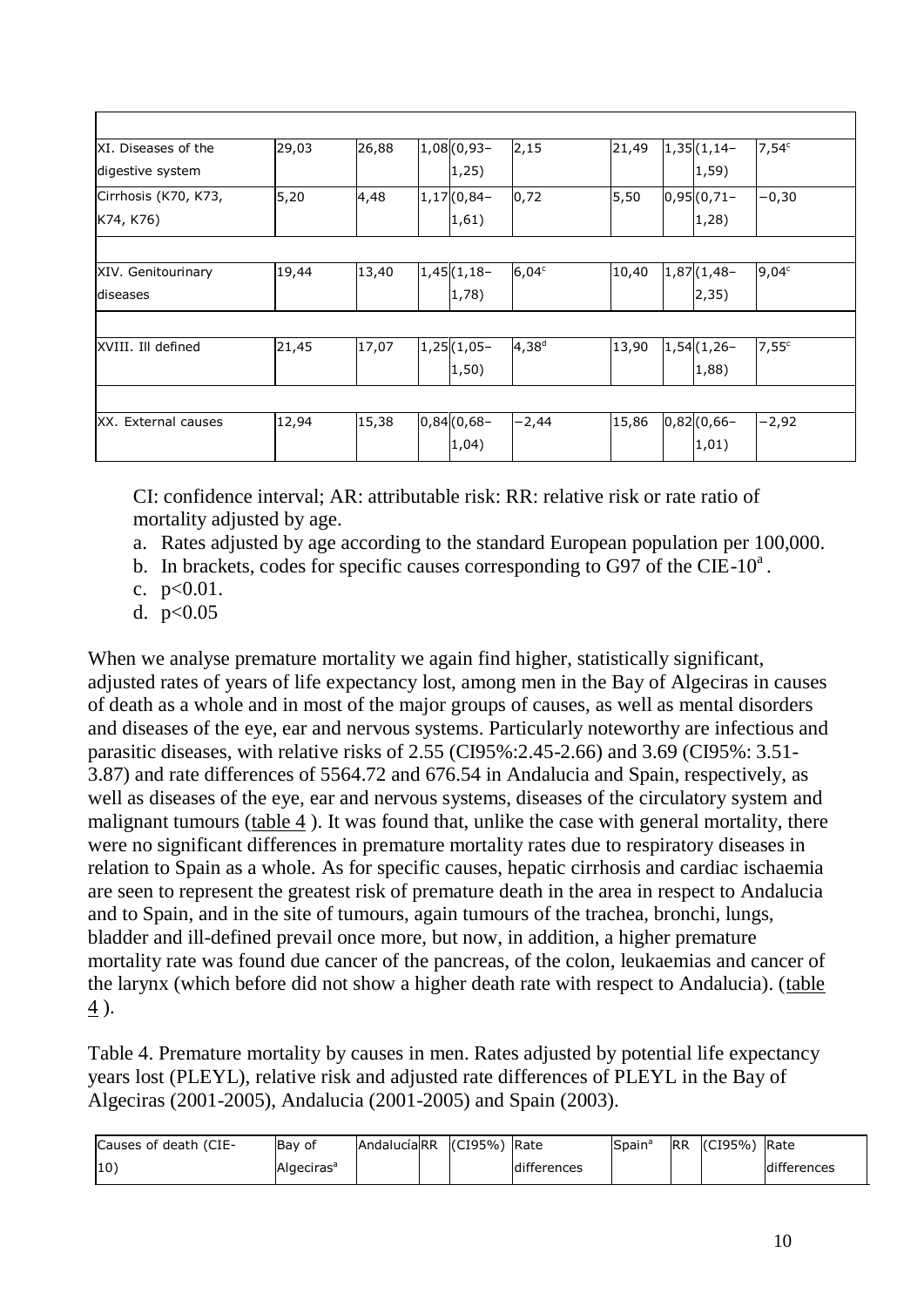| All chapters                         | 6.432,16 | 5544,67 1,16 (1,15 - |               | 887,49 <sup>c</sup> | 4.934,91 1,30 (1,29-      |               | $1.497,25^c$       |
|--------------------------------------|----------|----------------------|---------------|---------------------|---------------------------|---------------|--------------------|
|                                      |          |                      | 1, 17)        |                     |                           | 1,32)         |                    |
| I. Infectious and parasitic          | 928,26   | 363,54               | $2,55(2,45-$  | 564,72 <sup>c</sup> | 251,72                    | $3,69(3,51-$  | 676,54°            |
| diseases                             |          |                      | 2,66)         |                     |                           | 3,87)         |                    |
|                                      |          |                      |               |                     |                           |               |                    |
| II. Tumours                          | 1.759,03 | 1655,94              | $1,06(1,04-$  | $103,09^{\circ}$    | $1.548,08$ 1, 14 (1, 11 - |               | $210,95^\circ$     |
|                                      |          |                      | 1,09)         |                     |                           | 1,16)         |                    |
|                                      |          |                      |               |                     |                           |               |                    |
| Cancer of the larynx $(C32)^b$ 77,96 |          | 65,26                | $1,19(1,09-$  | $12,70^{\circ}$     | 55,03                     | $1,42(1,28-$  | 22,93 <sup>c</sup> |
|                                      |          |                      | 1,31)         |                     |                           | 1,57)         |                    |
| Cancer of the trachea,               | 552,15   | 465,00               | $1,19(1,15-$  | $87,15^{\circ}$     | 444,52                    | $1,24(1,20-$  | $107,63^\circ$     |
| bronchi and lungs (C33-              |          |                      | 1,23)         |                     |                           | 1,29)         |                    |
| C34)                                 |          |                      |               |                     |                           |               |                    |
| Stomach cancer (C16)                 | 55,92    | 87,09                | $0,64(0,59-$  | $-31,17^c$          | 78,93                     | $0,71(0,65 -$ | $-23,01^{\circ}$   |
|                                      |          |                      | 0,70)         |                     |                           | 0,77)         |                    |
| Cancer of the pancreas               | 88,16    | 61,05                | $1,44(1,31-$  | $27,11^c$           | 66,34                     | $1,33(1,21-$  | $21,82^c$          |
| (C25)                                |          |                      | 1,59)         |                     |                           | 1,45)         |                    |
| Colon cancer (C18)                   | 126,31   | 95,48                | $1,32(1,23-$  | $30,83^c$           | 87,21                     | $1,45(1,34-$  | $39,10^{\circ}$    |
|                                      |          |                      | 1,44)         |                     |                           | 1,57)         |                    |
| Cancer of the bladder (C67) 61,38    |          | 48,47                | $1,27(1,14-$  | 12,91°              | 44,38                     | $1,38(1,24-$  | $17,00^{\circ}$    |
|                                      |          |                      | 1,41)         |                     |                           | 1,55)         |                    |
| Cancer of the brain (C71)            | 85,67    | 77,26                | $1,11(1,02-$  | $8,41^d$            | 81,83                     | $1,05(0,97 -$ | 3,84               |
|                                      |          |                      | 1,20)         |                     |                           | 1, 13)        |                    |
| Prostate cancer (C61)                | 19,12    | 24,27                | $0,79(0,67-$  | $-5,15^{\circ}$     | 22,48                     | $0,85(0,73 -$ | $-3,36$            |
|                                      |          |                      | 0,92)         |                     |                           | 1,00)         |                    |
| Leukaemias (C91-C95)                 | 107,48   | 81,11                | $1,33(1,23-$  | $26,37^c$           | 70,53                     | $1,52(1,40-$  | $36,95^{\circ}$    |
|                                      |          |                      | 1,43)         |                     |                           | 1,66)         |                    |
|                                      |          |                      |               |                     |                           |               |                    |
| Ill defined (C76-C80,                | 137,94   | 109,09               | $1,26(1,18-$  | $28,85^c$           | 98,80                     | $1,40(1,30-$  | $39,14^c$          |
| C97)                                 |          |                      | 1,36)         |                     |                           | 1,50)         |                    |
|                                      |          |                      |               |                     |                           |               |                    |
| IV. Glandular and endocrine 82,77    |          | 87,96                | $0,94(0,83 -$ | $-5,19$             | 69,57                     | $1,19(1,07-$  | $13,20^{\circ}$    |
| diseases, etc.                       |          |                      | 1,03)         |                     |                           | 1,329         |                    |
| Diabetes (E10-E14)                   | 54,22    | 53,45                | $1,01(0,92 -$ | 0,77                | 38,44                     | $1,41(1,25-$  | $15,78^{\circ}$    |
|                                      |          |                      | 1,12)         |                     |                           | 1,59)         |                    |
|                                      |          |                      |               |                     |                           |               |                    |
| V. Mental disorders                  | 81,43    | 58,14                | $1,40(1,25-$  | $23,29^c$           | 49,80                     | $1,64(1,45-$  | $31,63^c$          |
|                                      |          |                      | 1,56)         |                     |                           | 1,84)         |                    |
|                                      |          |                      |               |                     |                           |               |                    |
| VI-VII-VIII Ear, eye,                | 250,13   | 157,54               | $1,59(1,49-$  | $92,59^{\circ}$     | 131,69                    | $1,90(1,77 -$ | 118,74°            |
| nervous systems                      |          |                      | 1,69)         |                     |                           | 2,04)         |                    |
|                                      |          |                      |               |                     |                           |               |                    |
|                                      |          |                      |               |                     |                           |               |                    |
| IX. Diseases of the                  | 1.107,94 | 1003,4               | $1,10(1,07-$  | $104,54^c$          | 797,16                    | $1,39(1,35-$  | 310,78°            |
| circulatory system                   |          |                      | 1, 14)        |                     |                           | 1,43)         |                    |
| Cardiac ischaemia (I20-I25) 436,72   |          | 371,38               | $1,18(1,13-$  | $65,34^c$           | 396,36                    | $1,10(1,06-$  | $40,36^{\circ}$    |
|                                      |          |                      | 1,22)         |                     |                           | 1, 14)        |                    |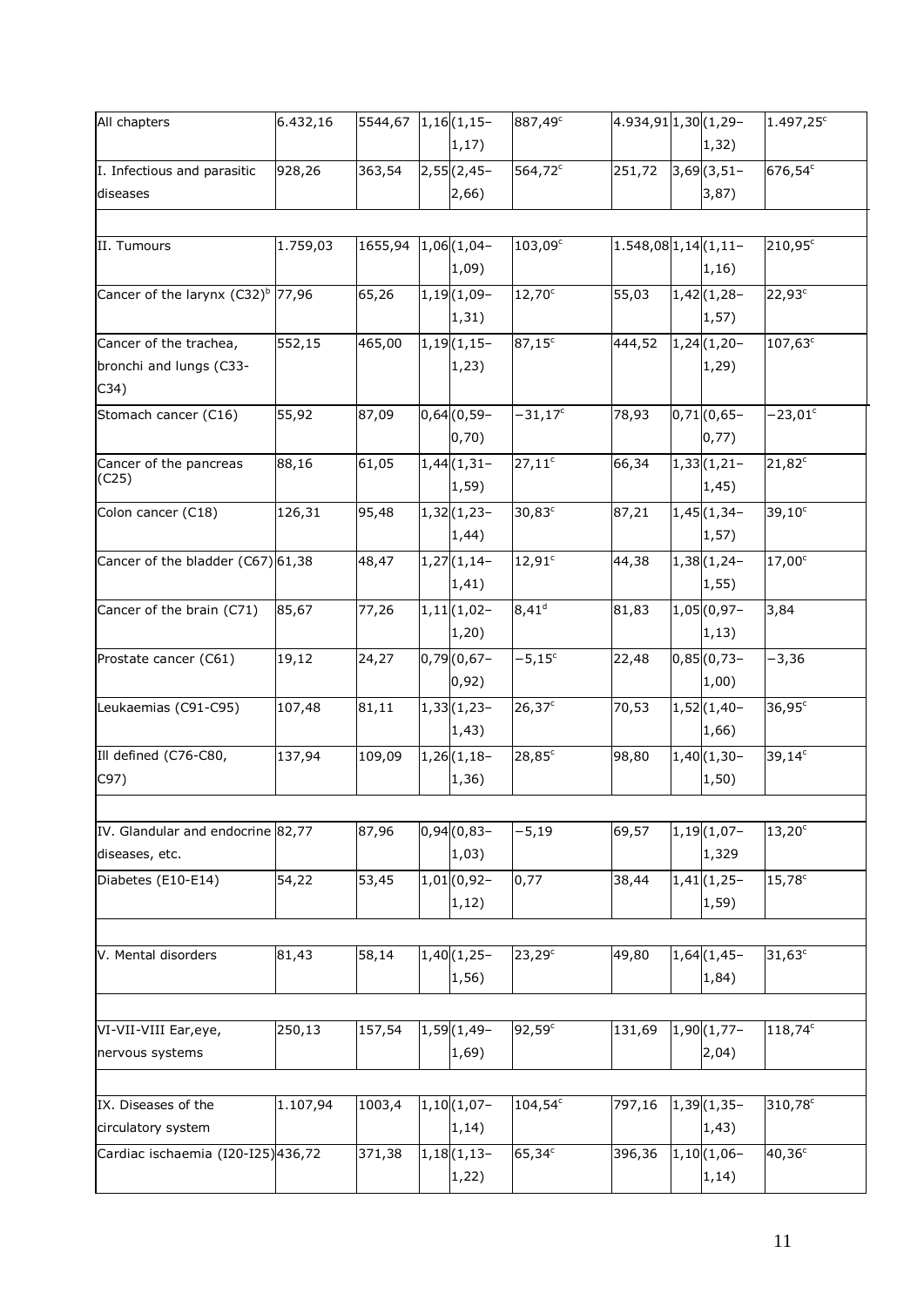| Cerebrovascular (160-             | 221,31   | 194,91              | $1,14(1,08-$  | $26,40^{\circ}$       | 144,01                 | $ 1,54 $ $(1,44-$ | $77,30^{\circ}$    |
|-----------------------------------|----------|---------------------|---------------|-----------------------|------------------------|-------------------|--------------------|
| I69)                              |          |                     | 1,20)         |                       |                        | 1,63)             |                    |
| X. Diseases of the                | 233,33   | 209,82              | $1,11(1,05-$  | $23,51^c$             | 220,93                 | $1,06(1,00-$      | 12,40              |
| respiratory system                |          |                     | 1,18)         |                       |                        | 1,12)             |                    |
| XI. Diseases of the               | 397,92   | 379,63              | $1,05(1,00-$  | $18,29^{d}$           | 308,13                 | $1,29(1,23-$      | $89,79^{\circ}$    |
| digestive system                  |          |                     | 1,10)         |                       |                        | 1,36)             |                    |
| Cirrhosis (K70, K73,              | 271,24   | 150,57              | $1,80(1,70 -$ | $120,67^c$            | 195,31                 | $1,39(1,32-$      | 75,93 <sup>c</sup> |
| K74, K76)                         |          |                     | 1, 91)        |                       |                        | 1,46)             |                    |
|                                   |          |                     |               |                       |                        |                   |                    |
| XIV. Genitourinary diseases 52,86 |          | 38,52               | $1,37(1,20-$  | $14,34^c$             | 31,18                  | $1,70(1,46-$      | $21,68^{\circ}$    |
|                                   |          |                     | 1,57)         |                       |                        | 1,97)             |                    |
|                                   |          |                     |               |                       |                        |                   |                    |
| XVIII. Ill defined                | 45,62    | 37,91               | $1,20(1,05-$  | $7,71^d$              | 158,56                 | $0,29(0,27 -$     | $-112,94^\circ$    |
|                                   |          |                     | 1,38)         |                       |                        | 0,31)             |                    |
|                                   |          |                     |               |                       |                        |                   |                    |
| XX. External causes               | 1.352,60 | 1425,41 0,95 (0,93- |               | $-72,81$ <sup>c</sup> | $1.280,97$ 1,06 (1,03- |                   | $71,63^c$          |
|                                   |          |                     | 0, 97)        |                       |                        | 1,08)             |                    |

PLEYL: Potential life expectancy years lost from 1 to 70; CI: confidence interval. AR; attributable risk; RR: relative risk, or rate ratio of mortality adjusted by age.

- a. Rates of PLEYL adjusted by age according to the standard European population per 100,000 inhabitants.
- b. In brackets, codes for specific causes corresponding to the G97 of the CIE-10 $^{\circ}$ .
- c. p<0.01.
- d. p<0.05.

There is also a higher premature mortality death rate among women in the Bay of Algeciras, with statistically significant differences with respect to Andalucia and to Spain, in causes as a whole and in the most important chapters, but with the addition of diseases of the ear, eye and nervous systems. Particularly noteworthy are infectious and parasitic diseases, with relative risks of 1.95 (CI95%: 1.79-2.11) and 1.92 (CI95%: 1.77-2.08), and attributable risks of 90.96 and 89.64; diseases of the circulatory system (RR=1.36, CI95%: 1.29-1.42; RR=1.70;CI95%: 1.61-1.79; AR =116.62 and AR =182.16); malignant tumours and respiratory diseases (table 5). In the site of tumours, the figures are higher for cancers of the pancreas, brain and ill defined, while premature mortality due to tumours of the trachea, bronchi and lungs is lower than that of Andalucia but higher than the rest of Spain (table 5).

Table 5. Premature mortality by causes among women. Rates adjusted by potential life expectancy years lost PLEYL, relative risk and differences of adjusted rates of PLEYL in the Bay of Algeciras (2001-2005), Andalucia (2001-2005) and Spain (2003).

| Causes of death (CIE- | Bay of                 | AndalucíaRR | (CI95%) Rate |             | Spain <sup>a</sup> | <b>IRR</b> | (CI95%) | Rate            |
|-----------------------|------------------------|-------------|--------------|-------------|--------------------|------------|---------|-----------------|
| $ 10\rangle$          | Algeciras <sup>ª</sup> |             |              | differences |                    |            |         | differences(AR) |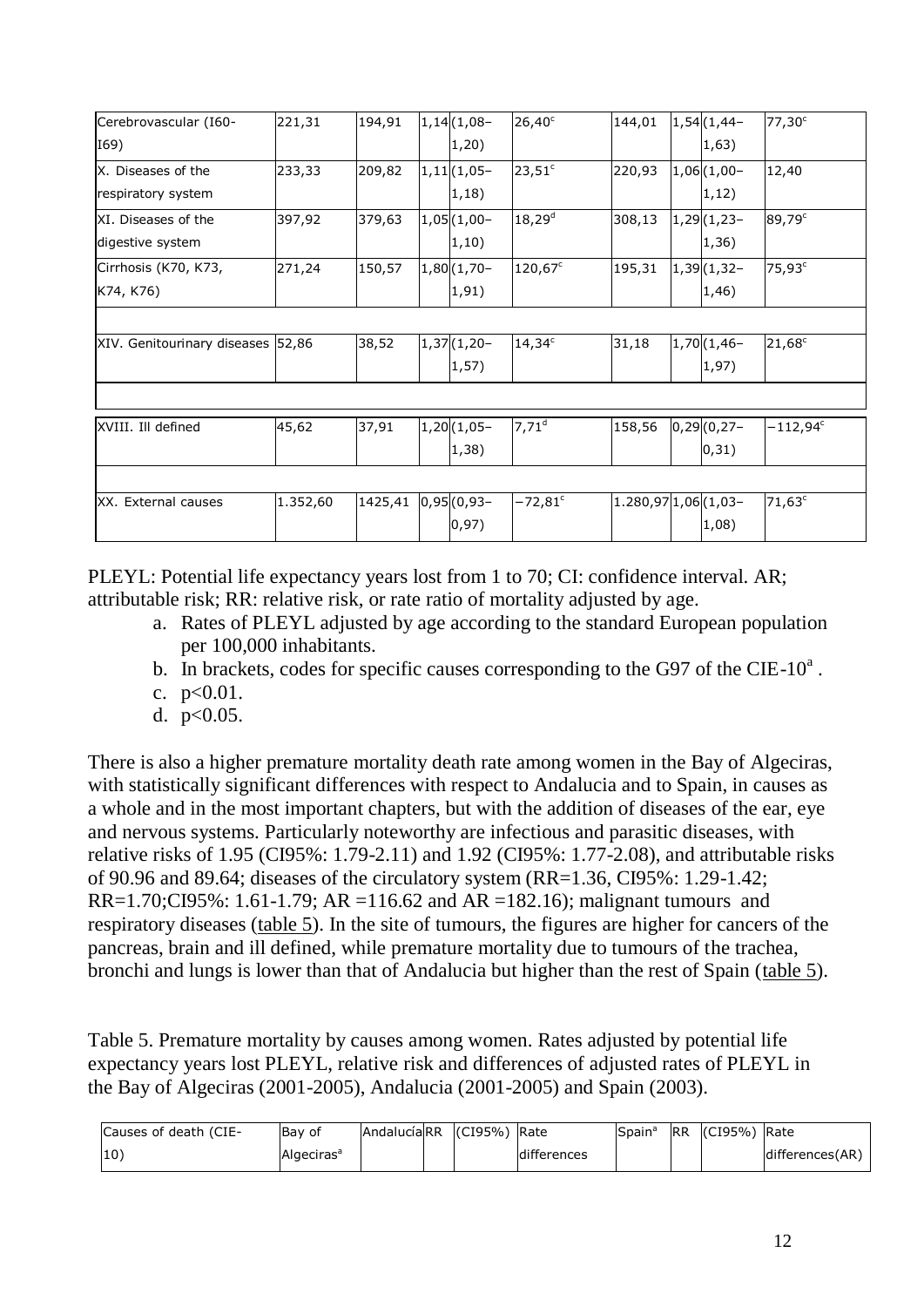| All chapters                     | 2585,69 | 2208,75 | $1,17(1,15-$  | 376,94°             |        | 2085, 23 1, 24 (1, 22 - | 500,46°             |
|----------------------------------|---------|---------|---------------|---------------------|--------|-------------------------|---------------------|
|                                  |         |         | 1, 19)        |                     |        | 1,26)                   |                     |
| I. Infectious and parasitic      | 187,20  | 96,24   | $1,95(1,79-$  | 90,96 <sup>c</sup>  | 97,56  | $1,92(1,77-$            | 89,64°              |
| diseases                         |         |         | 2,11)         |                     |        | 2,08)                   |                     |
|                                  |         |         |               |                     |        |                         |                     |
| II. Tumours                      | 1097,57 | 983,89  | $1,12(1,09-$  | 113,68 <sup>c</sup> | 897,99 | $1,22(1,19-$            | 199,58 <sup>c</sup> |
|                                  |         |         | 1, 15)        |                     |        | 1,26)                   |                     |
| Cancer of the larynx             | 2,67    | 2,33    | $1,15(0,70-$  | 0,34                | 3,29   | $0,81(0,53-$            | $-0,62$             |
| $(C32)^b$                        |         |         | 1,87)         |                     |        | 1,23)                   |                     |
| Cancer of the trachea,           | 44,09   | 63,59   | $0,69(0,63 -$ | $-19,50^{\circ}$    | 28,66  | $1,54(1,34-$            | $15,43^c$           |
| bronchi and lungs (C33-          |         |         | 0,76)         |                     |        | 1,76)                   |                     |
| C34)                             |         |         |               |                     |        |                         |                     |
| Stomach cancer (C16)             | 41,74   | 40,04   | $1,04(0,93 -$ | 1,70                | 40,58  | $1,03(0,92-$            | 1,16                |
|                                  |         |         | 1, 17)        |                     |        | 1, 15)                  |                     |
| Cancer of the pancreas           | 58,62   | 27,44   | $2,14(1,86-$  | $31,18^c$           | 28,66  | $2,05(1,79-$            | $29,96^c$           |
| (C25)                            |         |         | 2,45)         |                     |        | 2,34)                   |                     |
| Colon cancer (C18)               | 69,16   | 66,43   | $1,04(0,95 -$ | 2,73                | 61,87  | $1,12(1,02-$            | 7,29 <sup>d</sup>   |
|                                  |         |         | 1, 14)        |                     |        | 1,23)                   |                     |
| Cancer of the bladder            | 2,67    | 5,42    | $0,49(0,36 -$ | $-2,75^{\circ}$     | 6,22   | $0,43(0,32 -$           | $-3,55^{\circ}$     |
| (C67)                            |         |         | 0,68)         |                     |        | 0,58)                   |                     |
|                                  | 75,40   |         | $1,38(1,25-$  | $20,61^{\circ}$     | 49,85  | $1,51(1,37-$            | $25,55^{\circ}$     |
| Cancer of the brain (C71)        |         | 54,79   | 1, 51)        |                     |        | 167)                    |                     |
|                                  |         |         |               |                     |        |                         |                     |
| Breast cancer (C50)              | 223,91  | 242,34  | $0,92(0,88 -$ | $-18,43^c$          | 207,52 | $1,08(1,03-$            | 16,39c              |
|                                  |         |         | 0,97)         |                     |        | 1, 13)                  |                     |
| Leukaemias (C91-C95)             | 59,02   | 59,63   | $0,99(0,90 -$ | $-0,61$             | 50,36  | $1,17(1,06-$            | $8,66^c$            |
|                                  |         |         | 1,09)         |                     |        | 1,30)                   |                     |
| Ill defined (C76-C80,            | 89,25   | 48,65   | $1,83(1,66-$  | $40,60^{\circ}$     | 54,55  | $1,64(1,49-$            | $34,70^{\circ}$     |
| C97)                             |         |         | 2,03)         |                     |        | 1,80)                   |                     |
| IV.Glandular and endocrine 56,17 |         | 60,94   | $0,92(0,83 -$ | $-4,77$             | 44,31  | $1,27(1,12-$            | $11,86^c$           |
| diseases, etc.                   |         |         | 1,03)         |                     |        | 1,44)                   |                     |
| Diabetes (E10-E14)               | 30,57   | 25,41   | $1,20(1,04-$  | $5,16^d$            | 17,17  | $1,78(1,50-$            | $13,40^{\circ}$     |
|                                  |         |         | 1,39)         |                     |        | 2,12)                   |                     |
| V. Mental disorders              | 18,99   | 15,98   | $1,19(0,97 -$ | 3,01                | 14,87  | $1,28(1,04-$            | 4,12 <sup>d</sup>   |
|                                  |         |         | 1,45)         |                     |        | 1,57)                   |                     |
| VI-VII-VIII.                     | 113,31  | 92,29   | $1,23(1,12-$  | $21,02^c$           | 102,12 | $1,11(1,02-$            | $11, 19^d$          |
| Ear, eye, nervous                |         |         | 1,34)         |                     |        | 1,21)                   |                     |
| IX. Diseases of the              | 442,70  | 326,08  | $1,36(1,29-$  | $116,62^c$          | 260,54 | $1,70(1,61-$            | $182, 16^c$         |
| circulatory system               |         |         | 1,42)         |                     |        | 1,79)                   |                     |
| Cardiac ischaemia (I20-          | 121,79  | 72,06   | $1,69(1,55-$  | 49,73°              | 68,02  | $1,79(1,64-$            | $53,77^c$           |
| I25)                             |         |         | 1,84)         |                     |        | 1,96)                   |                     |
| Cerebrovascular (I60-            | 99,72   | 101,12  | $0,99(0,92 -$ | $-1,40$             | 83,17  | $1,20(1,11-$            | $16,55^{\circ}$     |
| I69)                             |         |         | 1,06)         |                     |        | 1,30)                   |                     |
| X. Diseases of the               | 127,07  | 71,30   | $1,78(1,61-$  | 55,77 <sup>c</sup>  | 81,56  | $1,56(1,42-$            | $45,51^c$           |
| respiratory system               |         |         | 1,97)         |                     |        | 1,71)                   |                     |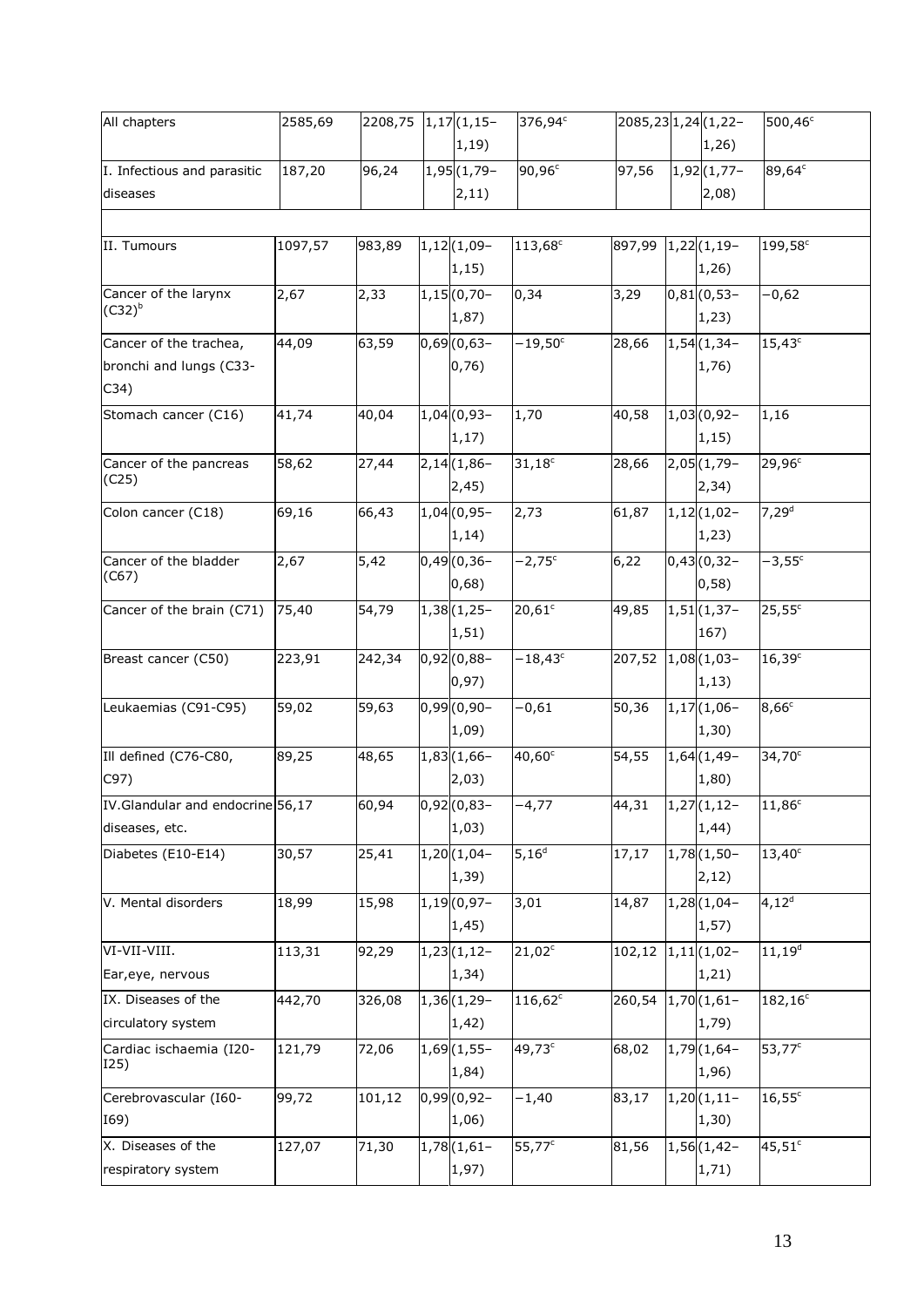| XI. Diseases of the  | 84,68  | 100,49 | $0,84(0,77 -$     | $-15,81$ <sup>c</sup> | 94,42  | $0,90(0,82 -$  | $-9,74d$         |
|----------------------|--------|--------|-------------------|-----------------------|--------|----------------|------------------|
| digestive system     |        |        | 0,92)             |                       |        | (0, 98)        |                  |
| Cirrhosis (K70, K73, | 31,57  | 29,53  | $ 1,07 $ $(0,94-$ | 2,04                  | 49,10  | $0,64(0,58-$   | $-17,53^{\circ}$ |
| K74, K76)            |        |        | 1,22)             |                       |        | $ 0,71\rangle$ |                  |
| XIV. Genitourinary   | 31,57  | 27,55  | $1,15(0,97-$      | 4,02                  | 10,38  | $3,04(2,36 -$  | $21,19^c$        |
| <b>diseases</b>      |        |        | 1,35)             |                       |        | 3,98)          |                  |
| XVIII. Ill defined   | 14,47  | 10,68  | $ 1,35 $ $(1,04-$ | 3,79 <sup>d</sup>     | 52,43  | $0,28(0,27-$   | $-37,96^{\circ}$ |
|                      |        |        | 1,76)             |                       |        | $ 0,31\rangle$ |                  |
|                      |        |        |                   |                       |        |                |                  |
| XX. External causes  | 296,72 | 319,42 | $0,93(0,89-$      | $-22,70^{\circ}$      | 338,96 | $0,88(0,84-$   | $-42,24^{\circ}$ |
|                      |        |        | 0,97)             |                       |        | 0,92)          |                  |

PLEYL: Potential life expectancy years lost from 1 to 70; CI: confidence interval. AR; attributable risk; RR: relative risk or rate ratio of mortality adjusted by age.

- a. Rates of PLEYL adjusted by age according to the standard European population per 100,000 inhabitants.
- b. In brackets, codes for specific causes corresponding to the G97of the CIE-10 $\textdegree$ .

c.  $p<0.01$ .

d. p<0.05.

## **Discussion**

We have analysed mortality rates over five recent years in the population of the Bay of Algeciras, an area that has a high level of atmospheric pollution due to a high concentration of industries. In this geographical framework, the population of the Bay of Algeciras suffers from a clear excessive general and premature mortality rate compared to Andalucia, and to an even greater extent, when compared to Spain as a whole. Causes of death, in both sexes, which the study highlights are parasitic and infectious diseases, respiratory diseases and malignant tumours. Excess mortality due to diseases of the circulatory system, is linked to excessive risk of cardiac ischaemia. This same situation is reflected in the case of premature mortality, to which can be added diseases of the ear, eye and nervous systems, though respiratory diseases in men only present an increased risk of premature death when compared to Andalucia. Although no significant differences in general and premature mortality have been found in diseases of the digestive system, an excessive risk of death due to hepatic cirrhosis was observed among men.

As regards the greater risk of mortality due to infectious and parasitic diseases, and although this group includes a wide variety of transmissible diseases, among them is the one that which is producing the highest mortality due to infection in recent decades in our country: infection by the human immunodeficiency virus and AIDS. Therefore it is very probable that this excess mortality is due to the aforesaid infection, whose incidence and mortality rate are very high in this area, related to drug trafficking and consumption, which is determined, among other social circumstances, by its geographical location  $\frac{17}{1}$ . This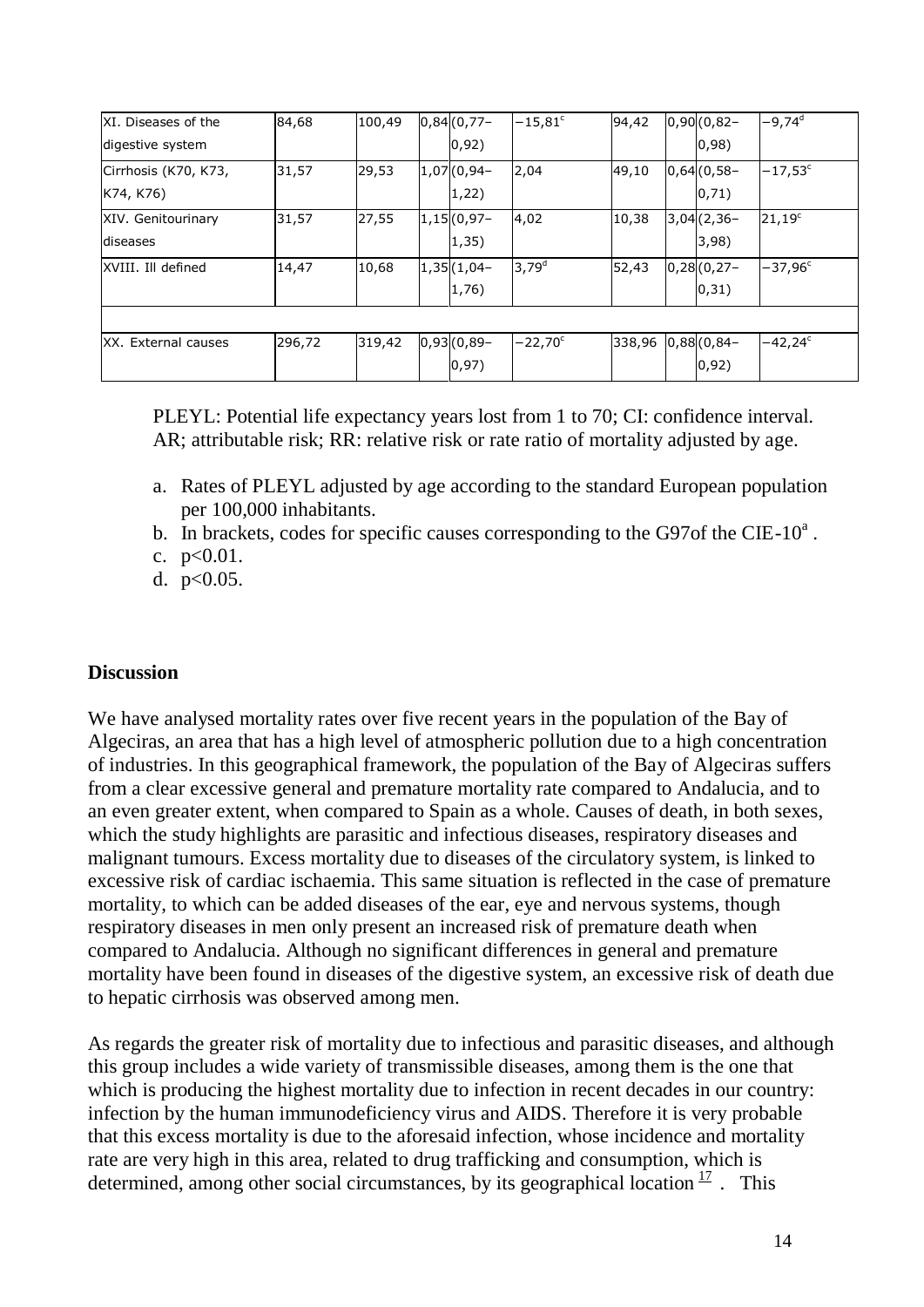situation could also be contributing to the excessive death rate due to hepatic cirrhosis in men.

Respiratory and cardiovascular diseases encompass a variety of conditions with multiple causes and individual determining factors, like dietary habits, occupational exposure and smoking  $\frac{1819}{2}$ . Furthermore, numerous studies have shown the short and long term effects of atmospheric pollution on respiratory, lung and circulatory function, producing a higher incidence of, and mortality due to respiratory  $\frac{20,12,22,23,24}{20}$  and cardiovascular  $\frac{20,21,22,23,25}{20}$ diseases, even though other risk factors such as tobacco were controlled in the studies.

The site of tumours that have produced an excessive general and premature mortality rate among men in the area in respect to Andalucia and Spain are tumours of the trachea, bronchi and lungs, tumours in the bladder, ill defined ones, cancer of the pancreas and of the larynx, and only in the case of excessive premature death rate, cancer of the colon and leukaemias. Among women, excessive general mortality is observed due to cancer of the colon and ill defined tumours and in premature death rate, once again ill defined tumours and tumours of the brain and pancreas. Among the factors involved in the origin of tumours of the trachea, bronchi and lungs are smoking and the exposure, especially occupational exposure, to substances such as radon, asbestos, policyclic aromatic hydrocarbons, arsenic, chromium and nickel, as well as atmospheric pollution, though in many of the studies in which this connection has been established factors which could interfere with the findings, such as tobacco addiction, have been controlled  $5,21,22,26,27,28,29$ . Factors associated with cancer of the bladder are, as well as smoking, exposure to substances present in the work place, in water, in the soil such as aromatic amines and arsenic. The effects that atmospheric pollution has upon this tumour and others such as the haematopoietic system and the larynx have also been studied<sup>5,26,30,31,32,33</sup>.

Factors associated with causing leukaemias are ionizing radiation and benzene; smoking and the consumption of alcohol, as well as occupational exposure to wood, carbon and petroleum-derived particles have been linked to tumours of the larynx. There is less evidence on the causes of cancer of the pancreas, although it has been associated, among others, with contaminants such as nickel, pesticides and polycyclic aromatic hydrocarbons. In relation to cancer of the colon, it has to be noted that mortality rates do not reflect its true incidence due to higher survival rates recently in our country, its principal known risk factors being dietary habits, linked to an excessive consumption of meat and animal fats, and a diet low in fibre and antioxidants  $\frac{5.30}{ }$ .

Despite the importance that tobacco has in the origin of many of the diseases that are responsible for an excessive mortality rate in the area studied, and even though we do not have a breakdown, at this level, of tobacco addiction rates, it has nevertheless been established that neither Andalucia nor the province of Cadiz show appreciable differences in respect to Spain as a whole on the prevalence of smoking, and that moreover successive health surveys from 1987, show a tendency towards equalization of tobacco addiction rates 34 .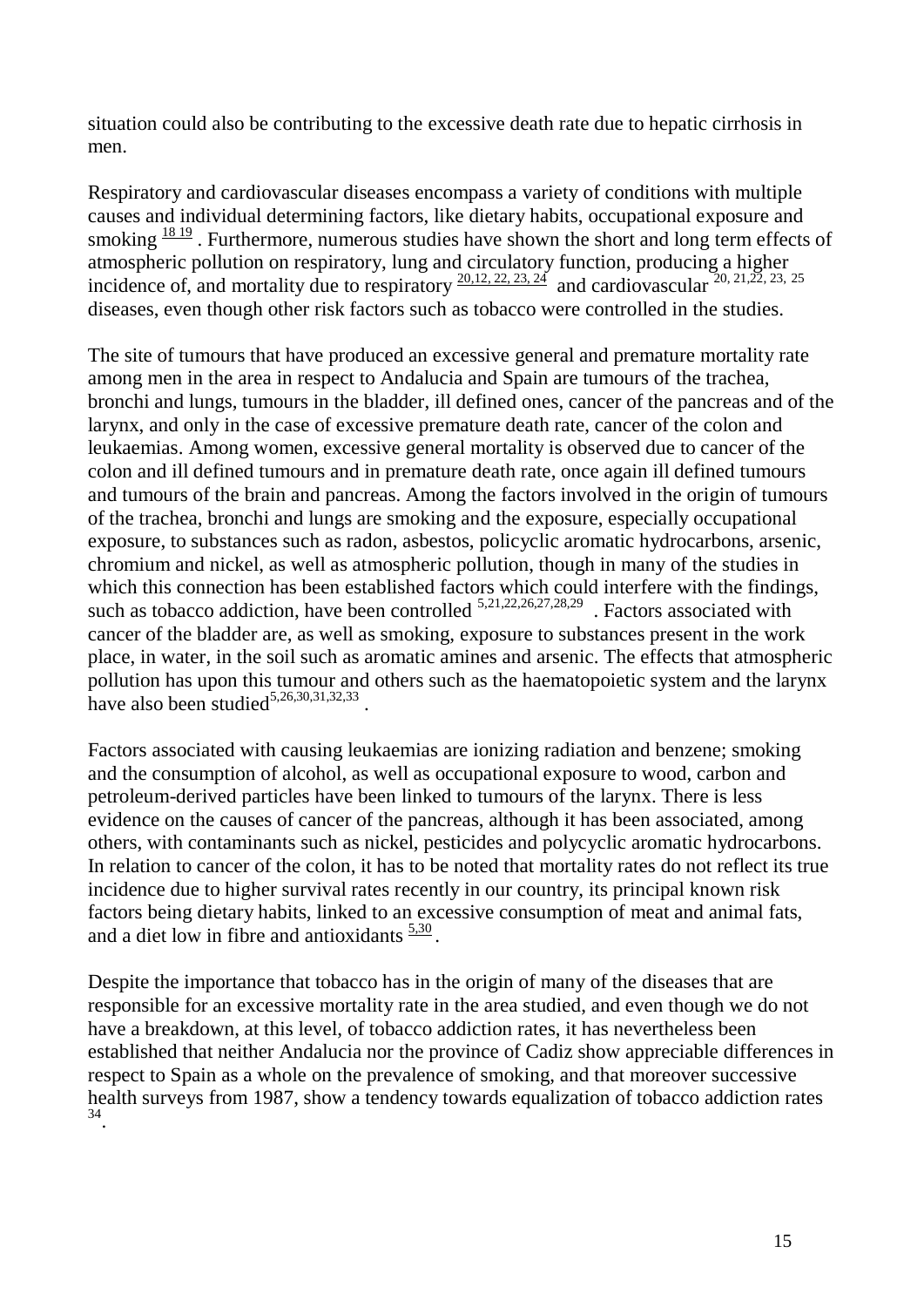Geographical studies and studies on the effect of social inequalities on health consistently show that areas with worse social and economic indicators have a higher mortality rate, due to the principal causes of death, like cardiovascular diseases and malignant tumours  $4,5,35$ . We are aware that the area studied, like Andalucia as a whole, has unfavourable socioeconomic indicators, so that the excessive mortality rate could be put down to uneven economic and industrial development in the area  $5,35$ .

Some of the limitations of this study arise from the unreliability of some rates due to random causes in a relatively small area. That was one of the drawbacks in choosing the direct, versus the indirect, method of standardising, and despite this we chose the first and opted to calculate the average annual rates over a period of five years, which has allowed us to make direct comparisons with control areas. Also, due to the low death rate amongst the younger population, it was not possible to analyse juvenile and infant mortality, which is where excessive premature mortality found in causes like diseases of the nervous system (more specifically identified, not grouped with eye and ear diseases) and leukaemias could be occurring. Despite these limitations, we think we achieved our main objective which was to establish the higher risk of mortality from major causes of death among men and women in the municipalities surrounding the Bay of Algeciras.

These results point to the importance of continuing research in order to better understand the risk posed in the area studied and its determining factors. We think that it is also necessary to put forward specific action plans to deal with one of the possible sources of the problem, as the people of the area have been claiming for some time, all the more so when current public administrative planning for the area envisages, not the limitation of industrial concentration and communication networks, but rather accelerating and enhancing economic development to increasingly unsustainable levels.

| Town           | Name                              | Activity                                                                            |
|----------------|-----------------------------------|-------------------------------------------------------------------------------------|
| Algeciras      | Torraspapel                       | Paper manufacture                                                                   |
|                | <b>APM Terminals</b>              | Container terminal in the port of Algeciras                                         |
| Los            | Acerinox                          | Stainless steel manufacture                                                         |
| <b>Barrios</b> |                                   |                                                                                     |
|                | Los Barrios generating<br>station | Electric power generation                                                           |
| San            | Interquisa                        | Manufacture of purified terephthalic acid (PTA) and                                 |
| Roque          |                                   | purified terephthalic acid (PIPA), main raw<br>materials for the polyester industry |
|                |                                   |                                                                                     |
|                | Artenius San Roque                | Manufacture of PET (poly-ethylene terephthalate)                                    |
|                | plant                             | Combined cycle generating Electric power and steam generation                       |
|                | Campo de Gibraltar (NGS)          |                                                                                     |

# **Main industries in the area of the Bay of Algeciras**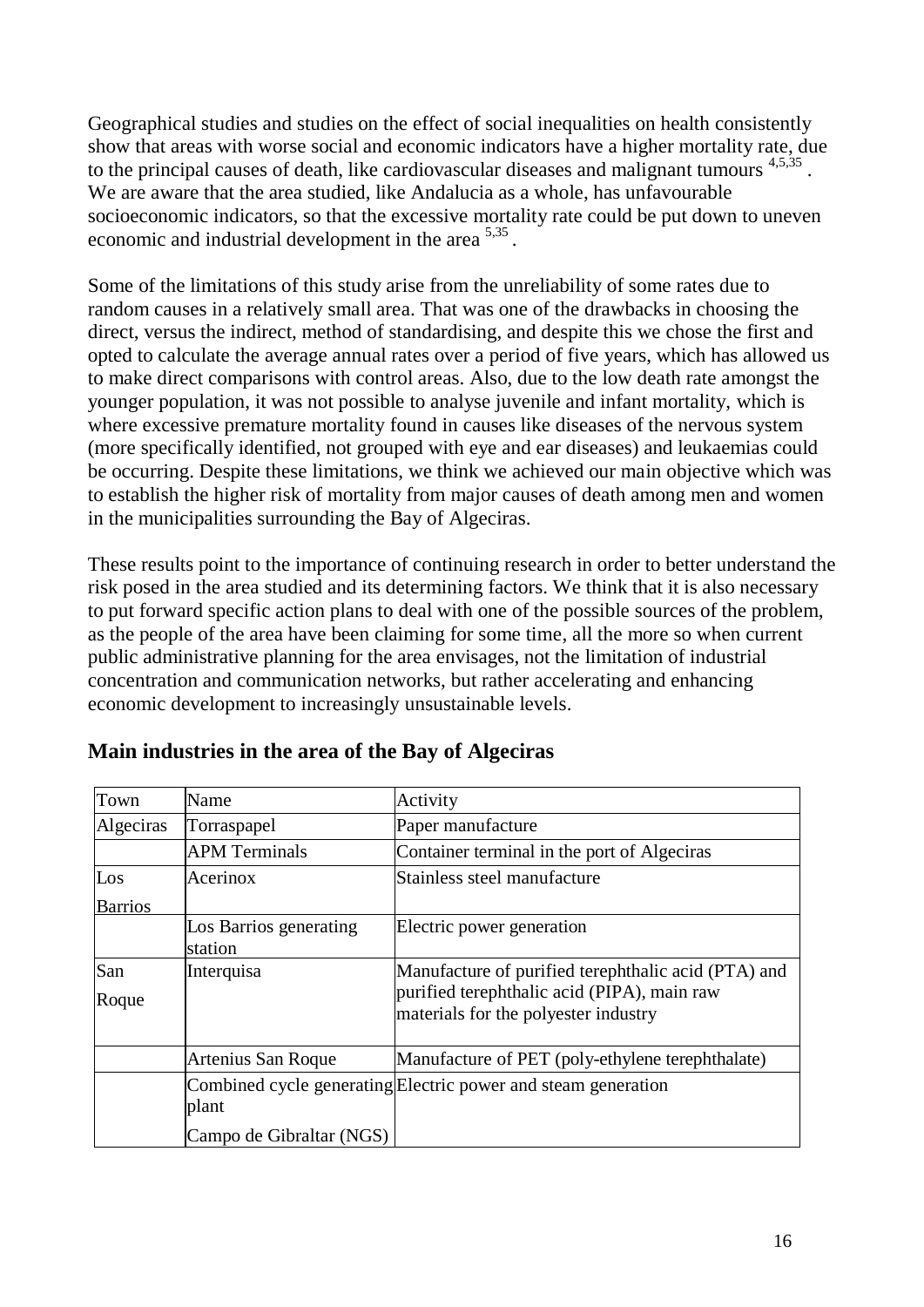| Bahía de Algeciras (Enel-<br>Viesgo) generating station   | Generation of electric power                                     |
|-----------------------------------------------------------|------------------------------------------------------------------|
| Combined cycle<br>generating plant<br>(Endesa Generación) | Generation of electric power                                     |
| Gas natural SDG                                           | Generation of electric power                                     |
| Grupo CEPSA-Refinería                                     | Petrochemical factory and manufacture of lubricants              |
| Gibraltar (Petresa y<br>Lubrisur)                         |                                                                  |
| Factoría GLP-Repsol YPF                                   | Storage, packaging and transport of liquefied<br>petroleum gases |
| Abelló Linde                                              | Production, distribution and sale of gaseous products            |
| Oxígeno Andalucía (Air<br>Liquide)                        | Manufacture of industrial and medical gaseous<br>products        |

Source: Chamber of Commerce Campo de Gibraltar. Directory of industrial sites<sup>11</sup>.

Correspondence: [cruzrojo@us.es](mailto:cruzrojo@us.es)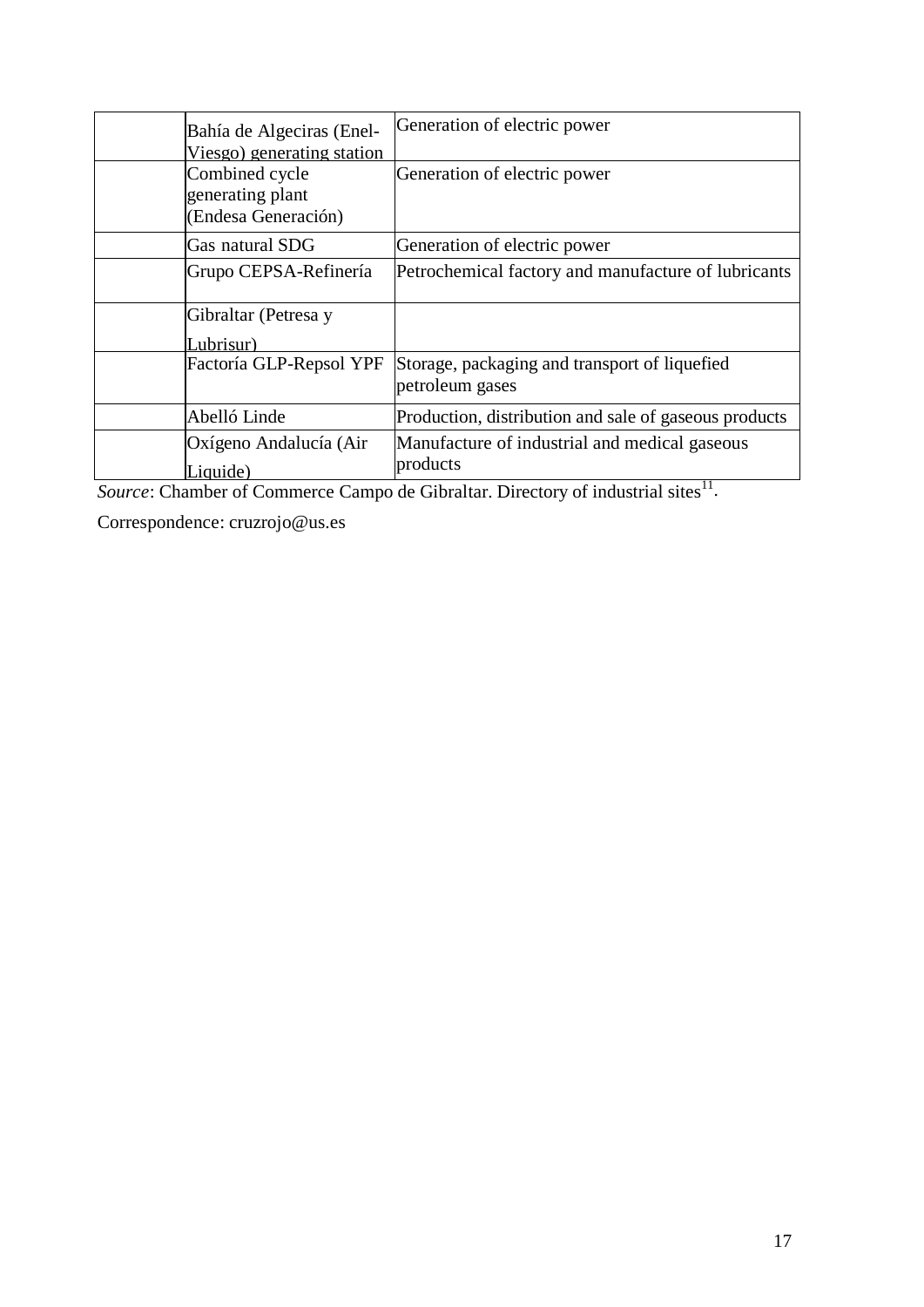## **Bibliography**

**1**. López-Abente G, Pollán M, Escolar A, et al. Atlas de mortalidad por cáncer y otras causas España: 1978–1992. Madrid: Instituto Nacional Carlos III; 2001.

**2**. Ruiz M, Canto VD. Estadísticas vitales. Distribución espacial y tendencia de la mortalidad por cáncer y otras causas: Andalucía, 1976–1996. Sevilla: Consejería de Salud; 1998.

**3**. Benach J, Yasui Y, Borrell C, et al. Atlas de mortalidad en áreas pequeñas en

España (1987–1995). Barcelona: Universitat Pompeu Fabra/MSD; 2001.

**4**. *García-Gil C., Cruz-Rojo C., Álvarez M.* Inequalities in health in the city of Seville (Spain): use of indicators of social deprivation and mortality in small areas. Public Health. 2004; 118:11- 20.

**5**. *López-Abente G., Ramis R., Pollán M., et-al.* Atlas municipal de mortalidad por cáncer en España 1989–1998. Madrid: Instituto de Salud Carlos III; 2007;

**6**. *Ordóñez-Iriarte J.M., Gómez M.E., Sánchez J.I., et-al.* El medio ambiente y su impacto en la salud: riesgos tradicionales, nuevos riesgos. Gac Sanit. 2004; 18:222-33.

**7**. *Ballester F., Sáez M., Daponte A., et-al.* El proyecto EMECAS: protocolo del estudio multicéntrico en España de los efectos a corto plazo de la contaminación atmosférica sobre la salud. Rev Esp Salud Pública. 2005; 79:229-42.

**8**. *Usero J., Morillo J., Gracia I., et-al.* Evaluación de la calidad de las aguas y sedimentos del litoral de Andalucía. Años 1999–2003. Sevilla: Consejería de Medio Ambiente, Junta de Andalucía; 2004;

**9**. Consejo Superior de Investigaciones científicas, Consejería de Medio Ambiente de la Junta de Andalucía. Diagnóstico de la situación ambiental del entorno del campo de Gibraltar. Informe final (diciembre 2006). Disponible en[:](http://www.csic.es/documentos/Gibraltar/INFORME_FINAL_AMPLIACION_GIBRALT)

[http://www.csic.es/documentos/Gibraltar/INFORME\\_FINAL\\_AMPLIACION\\_GIBRALTA](http://www.csic.es/documentos/Gibraltar/INFORME_FINAL_AMPLIACION_GIBRALT)R.p df.

**10**. Instituto Nacional de Estadística. INEBase. Censo de población y viviendas

2001 (resultados detallados definitivos en febrero de 2004). Disponible en:

[http://www.ine.es/censo/es/inicio.jsp.](http://www.ine.es/censo/es/inicio.jsp)

**11**. Cámara de Comercio, Industria y Navegación del Campo de Gibraltar. Catálogo de zonas industriales. Grandes industrias. Disponible en[:](http://www.camaracampodegibraltar.com/zonas_industriales/catalogo.html)

[http://www.camaracampodegibraltar.com/zonas\\_industriales/catalogo.html.](http://www.camaracampodegibraltar.com/zonas_industriales/catalogo.html)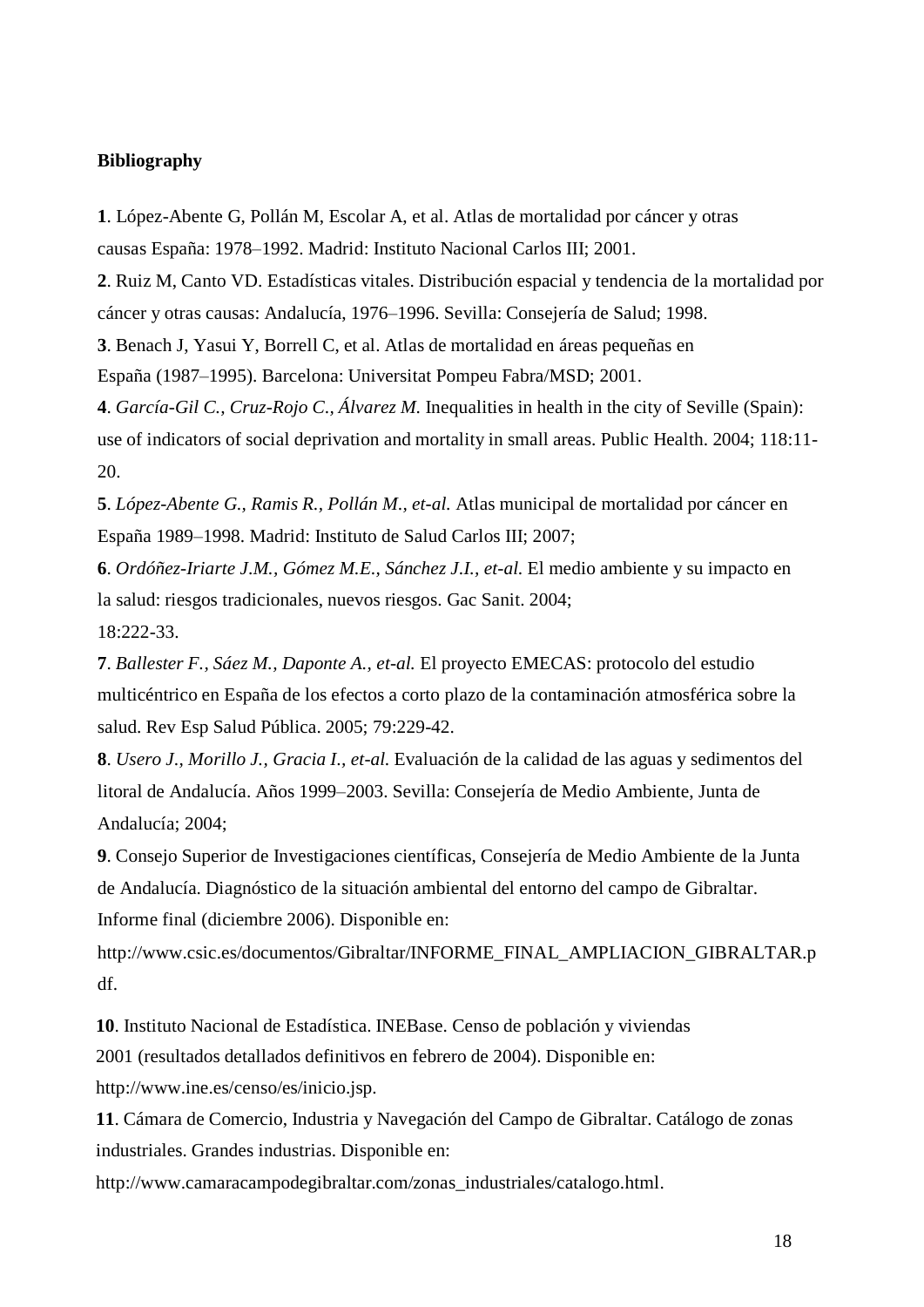**12**. Informe EPER de emisiones 2005. Fichas de superación de umbrales por provincias. Cádiz. Consejería de Medio Ambiente. Junta de Andalucía. Disponible en[:](http://www.juntadeandalucia.es/medioambiente/web/Bloques_Tematicos/Calidad_)

[http://www.juntadeandalucia.es/medioambiente/web/Bloques\\_Tematicos/Calidad\\_](http://www.juntadeandalucia.es/medioambiente/web/Bloques_Tematicos/Calidad_)

Ambiental/Vigilancia Y Control Ambiental/IPPC/EPER/indices descarga informes eper\_2005/Fichas\_por\_provincia/sup\_cadiz\_05.pdf.

**13**. Inventario de emisiones a la atmósfera en la Comunidad Autónoma Andaluza. Año 2005. Disponible en[:](http://www.juntadeandalucia.es/medioambiente/web/Bloques_Tematicos/Calidad_)

[http://www.juntadeandalucia.es/medioambiente/web/Bloques\\_Tematicos/Calidad\\_](http://www.juntadeandalucia.es/medioambiente/web/Bloques_Tematicos/Calidad_) Ambiental/calidad\_aire/Inventario\_emisiones\_atmosfera\_2003/inventario\_emisione s\_2005/capitulo\_6.pdf.

**14**. Organización Panamericana de la Salud. Clasificación internacional de enfermedades y problemas relacionados con la salud. Décima revisión (CIE-10). Washington: OPS; 1996; **15**. *Romeder J.M., Mcwinnie J.R.* Potential years of life lost between ages 1 and 70:

an indicator of premature mortality for health planning. Int J Epidemiol. 1976; 6:143-51.

**16**. *Miettinen O.* Estimability and estimation in case-referent studies. Am J Epidemiol. 1976; 103:226-35.

**17**. *Cañas E.J., García F.J., Andérica G.* Epidemiología de la infección VIH y SIDA. En: Pachón J., Pujol E., Rivero A., editors. La infección por el VIH. Guía práctica. Sevilla: Sociedad Andaluza de Enfermedades Infecciosas; 2003.

**18**. *Martínez C., Rego G.* Enfermedades respiratorias de origen ocupacional. Arch Bronconeumol. 2000; 36:631-44.

**19**. *Baena J.M., Val J.L., Tomás J., et-al.* Epidemiología de las enfermedades cardiovasculares y factores de riesgo en atención primaria. Rev Esp Cardiol. 2005;

58:367-73.

**20**. *Jerrett M., Buzzelli M., Burnett R.T., et-al.* Particulate air pollution, social confounders, and mortality in small areas of an industrial city. Soc Sci Med. 2005;

60:2845-63.

**21**. *Filleul L., Rondeau V., Vandentorren S., et-al.* Twenty five year mortality and air pollution: results from the French PAARC survey. Occup Environ Med. 2005; 62:453-60.

**22**. *Nafstad P., Håheim L.L., Wisløff T., et-al.* Urban air pollution and mortality in a cohort of Norwegian men. Environ Health Perspect. 2004; 112:610-5.

**23**. *Biggeri A., Bellini P., Terracini B.* Meta-analysis of the Italian studies on short- term